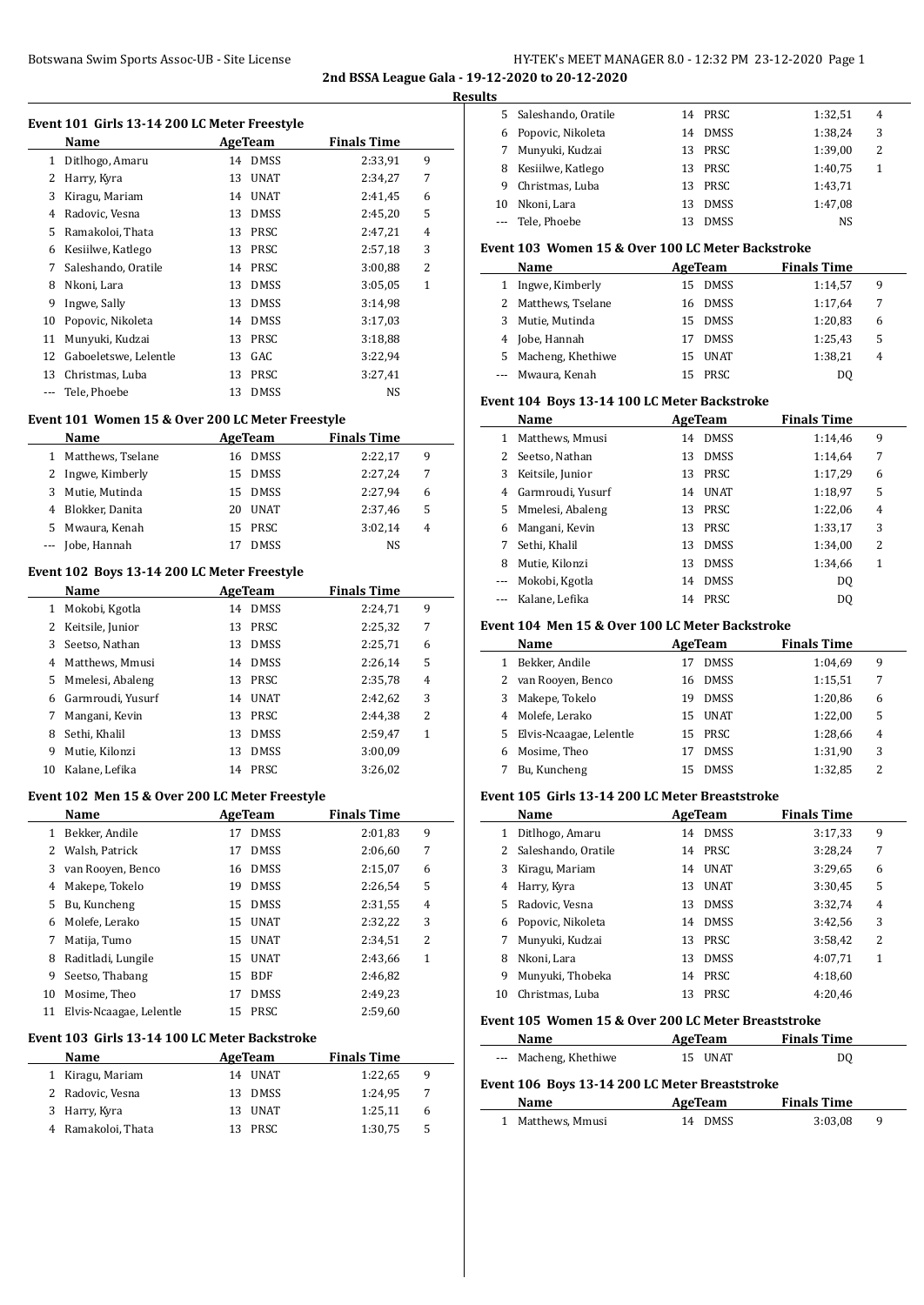# **2nd BSSA League Gala - 19-12-2020 to 20-12-2020**

|                      | Botswana Swim Sports Assoc-UB - Site License      |                   |                    |                | 2nd BSSA League Gala - 19-12-2020 to 20-12-2020 | HY-TEK's MEET MANAGER 8.0 - 12:32 PM 23-12-2020 Page 2 |                    |
|----------------------|---------------------------------------------------|-------------------|--------------------|----------------|-------------------------------------------------|--------------------------------------------------------|--------------------|
|                      |                                                   |                   |                    |                | <b>Results</b>                                  |                                                        |                    |
|                      | (Event 106 Boys 13-14 200 LC Meter Breaststroke)  |                   |                    |                | 9 Newman, Jack                                  | 13 GAC                                                 | 44,38              |
|                      | Name                                              | <b>AgeTeam</b>    | <b>Finals Time</b> |                | 10 Kalane, Lefika                               | 14 PRSC                                                | 53,03              |
|                      | 2 Mokobi, Kgotla                                  | 14 DMSS           | 3:03,17            | 7              |                                                 |                                                        |                    |
| 3                    | Garmroudi, Yusurf                                 | 14 UNAT           | 3:17,96            | 6              | Event 108 Men 15 & Over 50 LC Meter Butterfly   |                                                        |                    |
| 4                    | Sethi, Khalil                                     | 13 DMSS           | 3:22,29            | 5              | Name                                            | <b>AgeTeam</b>                                         | <b>Finals Time</b> |
| 5                    | Keitsile, Junior                                  | 13 PRSC           | 3:28,90            | 4              | 1 Walsh, Patrick                                | 17 DMSS                                                | 28,43              |
| 6                    | Mangani, Kevin                                    | 13 PRSC           | 3:48,05            | 3              | Bekker, Andile<br>2<br>Harry, Ethan             | 17 DMSS                                                | 28,48              |
| 7                    | Mmelesi, Abaleng                                  | PRSC<br>13        | 4:00,16            | $\overline{2}$ | 3<br>Newman, Khumo                              | <b>UNAT</b><br>17<br>GAC<br>15                         | 29,42              |
| $\scriptstyle\cdots$ | Kalane, Lefika                                    | 14 PRSC           | <b>DQ</b>          |                | 4<br>van Rooyen, Benco<br>5                     | 16 DMSS                                                | 30,44<br>31,08     |
|                      | Event 106 Men 15 & Over 200 LC Meter Breaststroke |                   |                    |                | Mosime, Theo<br>6                               | <b>DMSS</b><br>17                                      | 32,70              |
|                      | Name                                              | <b>AgeTeam</b>    | <b>Finals Time</b> |                | Sethi, Reyhaan<br>7                             | <b>DMSS</b><br>16                                      | 33,28              |
|                      | 1 Sethi, Reyhaan                                  | 16 DMSS           | 2:57,52            | 9              | Seetso, Thabang<br>8                            | BDF<br>15                                              | 33,74              |
| 2                    | Matija, Tumo                                      | UNAT<br>15        | 3:05,28            | 7              | 9<br>Matija, Tumo                               | 15<br>UNAT                                             | 33,83              |
| 3                    | Molefe, Lerako                                    | 15<br>UNAT        | 3:14,95            | 6              | Molefe, Lerako<br>10                            | 15 UNAT                                                | 34,07              |
| 4                    | Makepe, Tokelo                                    | <b>DMSS</b><br>19 | 3:26,31            | 5              | Raditladi, Lungile<br>11                        | 15 UNAT                                                | 34,35              |
| 5                    | Mosime, Theo                                      | 17 DMSS           | 3:35,41            | 4              | Bu, Kuncheng<br>12                              | <b>DMSS</b><br>15                                      | 36,57              |
| 6                    | Raditladi, Lungile                                | 15 UNAT           | 3:36,30            | 3              | Elvis-Ncaagae, Lelentle<br>13                   | PRSC<br>15                                             | 39,49              |
| 7                    | Bu, Kuncheng                                      | 15 DMSS           | 3:42,23            | $\overline{2}$ | Makepe, Tokelo<br>$\cdots$                      | 19 DMSS                                                | NS                 |
| 8                    | Elvis-Ncaagae, Lelentle                           | 15 PRSC           | 3:47,06            | 1              | Event 109 Girls 13-14 200 LC Meter IM           |                                                        |                    |
|                      | Event 107 Girls 13-14 50 LC Meter Butterfly       |                   |                    |                | Name                                            | <b>AgeTeam</b>                                         | <b>Finals Time</b> |
|                      | Name                                              | <b>AgeTeam</b>    | <b>Finals Time</b> |                | 1 Harry, Kyra                                   | 13 UNAT                                                | 2:56,58            |
|                      | 1 Harry, Kyra                                     | 13 UNAT           | 32,24              | 9              | 2 Ditlhogo, Amaru                               | 14 DMSS                                                | 2:57,83            |
| 2                    | Ditlhogo, Amaru                                   | 14 DMSS           | 38,98              | 7              | 3<br>Radovic, Vesna                             | 13 DMSS                                                | 3:12,51            |
| 3                    | Radovic, Vesna                                    | 13 DMSS           | 39,44              | 6              | Saleshando, Oratile<br>4                        | 14 PRSC                                                | 3:16,64            |
| 4                    | Kiragu, Mariam                                    | 14 UNAT           | 39,99              | 5              | Munyuki, Kudzai<br>5                            | 13 PRSC                                                | 3:30,16            |
| 5                    | Munyuki, Kudzai                                   | PRSC<br>13        | 42,43              | 4              | Ramakoloi, Thata<br>6                           | PRSC<br>13                                             | 3:34,40            |
| 6                    | Ramakoloi, Thata                                  | PRSC<br>13        | 42,98              | 3              | Nkoni, Lara<br>7                                | 13 DMSS                                                | 3:36,46            |
| 7                    | Popovic, Nikoleta                                 | <b>DMSS</b><br>14 | 44,09              | $\overline{2}$ | Ingwe, Sally<br>8                               | 13 DMSS                                                | 3:37,00            |
| 8                    | Gaboeletswe, Lelentle                             | 13 GAC            | 44,78              | 1              | Kesiilwe, Katlego<br>9                          | 13 PRSC                                                | 3:38,09            |
| 9                    | Ingwe, Sally                                      | 13 DMSS           | 44,80              |                | Christmas, Luba<br>10                           | 13 PRSC                                                | 3:54,89            |
| 10                   | Kesiilwe, Katlego                                 | 13 PRSC           | 46,15              |                | Munyuki, Thobeka<br>11                          | 14 PRSC                                                | 4:05,30            |
| 11                   | Saleshando, Oratile                               | 14 PRSC           | 48,57              |                | --- Tele, Phoebe                                | 13 DMSS                                                | NS                 |
| 12                   | Christmas, Luba                                   | 13 PRSC           | 49,86              |                | Event 109 Women 15 & Over 200 LC Meter IM       |                                                        |                    |
|                      | 13 Nkoni, Lara                                    | 13 DMSS           | 52,42              |                | Name                                            | AgeTeam                                                | <b>Finals Time</b> |
|                      | 14 Munyuki, Thobeka                               | 14 PRSC           | 1:00,79            |                | 1 Ingwe, Kimberly                               | 15 DMSS                                                | 2:39,62            |
| $\scriptstyle\cdots$ | Tele, Phoebe                                      | 13 DMSS           | NS                 |                | Matthews, Tselane<br>2                          | <b>DMSS</b><br>16                                      | 2:42,28            |
|                      | Event 107 Women 15 & Over 50 LC Meter Butterfly   |                   |                    |                | 3<br>Mutie, Mutinda                             | 15 DMSS                                                | 2:49,03            |
|                      | Name                                              | AgeTeam           | <b>Finals Time</b> |                | van Rooyen, Leone<br>4                          | 18 DMSS                                                | 3:03,90            |
|                      | 1 Ingwe, Kimberly                                 | 15 DMSS           | 32,25              | 9              | 5<br>Jobe, Hannah                               | <b>DMSS</b><br>17                                      | 3:21,18            |
|                      | 2 Mutie, Mutinda                                  | 15 DMSS           | 33,47              | 7              | Mwaura, Kenah<br>6                              | 15 PRSC                                                | 3:38,45            |
| 3                    | Matthews, Tselane                                 | <b>DMSS</b><br>16 | 35,73              | 6              |                                                 |                                                        |                    |
| 4                    | Blokker, Danita                                   | 20 UNAT           | 35,80              | 5              | Event 110 Boys 13-14 200 LC Meter IM            |                                                        |                    |
| 5                    | Jobe, Hannah                                      | 17 DMSS           | 37,63              | 4              | Name                                            | <b>AgeTeam</b>                                         | <b>Finals Time</b> |
| 6                    | Macheng, Khethiwe                                 | 15 UNAT           | 45,43              | 3              | 1 Seetso, Nathan                                | 13 DMSS                                                | 2:39,09            |
| 7                    | Mwaura, Kenah                                     | 15 PRSC           | 47,33              | 2              | 2 Matthews, Mmusi                               | 14 DMSS                                                | 2:41,74            |
|                      |                                                   |                   |                    |                | 3<br>Keitsile, Junior                           | 13 PRSC                                                | 2:46,84            |
|                      | Event 108 Boys 13-14 50 LC Meter Butterfly        |                   |                    |                | Mmelesi, Abaleng<br>4                           | 13 PRSC                                                | 2:50,36            |
|                      | Name                                              | <b>AgeTeam</b>    | <b>Finals Time</b> |                | Garmroudi, Yusurf<br>5                          | 14 UNAT                                                | 2:56,51            |
|                      | 1 Keitsile, Junior                                | 13 PRSC           | 28,25              | 9              | Sethi, Khalil<br>6                              | 13 DMSS                                                | 3:11,38            |
|                      | 2 Matthews, Mmusi                                 | 14 DMSS           | 31,61              | 7              | Mangani, Kevin<br>7                             | 13 PRSC                                                | 3:17,17            |
| 3                    | Garmroudi, Yusurf                                 | 14 UNAT           | 32,26              | 6              | Mutie, Kilonzi<br>8                             | 13 DMSS                                                | 3:31,46            |
| 4                    | Mmelesi, Abaleng                                  | 13 PRSC           | 34,00              | 5              | Kalane, Lefika<br>9                             | 14 PRSC                                                | 3:42,87            |
| 5                    | Seetso, Nathan                                    | DMSS<br>13        | 34,49              | 4              | Event 110 Men 15 & Over 200 LC Meter IM         |                                                        |                    |
| 6                    | Mangani, Kevin                                    | 13 PRSC           | 38,87              | 3              | Name                                            | AgeTeam                                                | <b>Finals Time</b> |
| 7                    | Sethi, Khalil                                     | <b>DMSS</b><br>13 | 39,25              | 2              | 1 Bekker, Andile                                | 17 DMSS                                                | 2:20,55            |
| 8                    | Mutie, Kilonzi                                    | 13 DMSS           | 44,16              | $\mathbf{1}$   | 2 Walsh, Patrick                                | 17 DMSS                                                | 2:23,56            |

| lts          |                                               |    |             |                    |              |  |
|--------------|-----------------------------------------------|----|-------------|--------------------|--------------|--|
| 9            | Newman, Jack                                  | 13 | GAC         | 44,38              |              |  |
| 10           | Kalane, Lefika                                | 14 | PRSC        | 53,03              |              |  |
|              | Event 108 Men 15 & Over 50 LC Meter Butterfly |    |             |                    |              |  |
|              | Name                                          |    | AgeTeam     | <b>Finals Time</b> |              |  |
| $\mathbf{1}$ | Walsh, Patrick                                | 17 | <b>DMSS</b> | 28,43              | 9            |  |
| 2            | Bekker, Andile                                | 17 | <b>DMSS</b> | 28,48              | 7            |  |
| 3            | Harry, Ethan                                  | 17 | <b>UNAT</b> | 29,42              | 6            |  |
| 4            | Newman, Khumo                                 | 15 | GAC         | 30,44              | 5            |  |
| 5            | van Rooyen, Benco                             | 16 | <b>DMSS</b> | 31,08              | 4            |  |
| 6            | Mosime, Theo                                  | 17 | <b>DMSS</b> | 32,70              | 3            |  |
| 7            | Sethi, Reyhaan                                | 16 | <b>DMSS</b> | 33,28              | 2            |  |
| 8            | Seetso, Thabang                               | 15 | <b>BDF</b>  | 33,74              | $\mathbf{1}$ |  |
| 9            | Matija, Tumo                                  | 15 | <b>UNAT</b> | 33,83              |              |  |
| 10           | Molefe, Lerako                                | 15 | <b>UNAT</b> | 34,07              |              |  |
| 11           | Raditladi, Lungile                            | 15 | <b>UNAT</b> | 34,35              |              |  |
| 12           | Bu, Kuncheng                                  | 15 | <b>DMSS</b> | 36,57              |              |  |
| 13           | Elvis-Ncaagae, Lelentle                       | 15 | PRSC        | 39,49              |              |  |
| ---          | Makepe, Tokelo                                | 19 | <b>DMSS</b> | <b>NS</b>          |              |  |
|              | Event 109  Girls 13-14 200 LC Meter IM        |    |             |                    |              |  |
|              | Name                                          |    | AgeTeam     | <b>Finals Time</b> |              |  |
| $\mathbf{1}$ | Harry, Kyra                                   | 13 | <b>UNAT</b> | 2:56,58            | 9            |  |
| 2            | Ditlhogo, Amaru                               | 14 | <b>DMSS</b> | 2:57,83            | 7            |  |
| 3            | Radovic, Vesna                                | 13 | <b>DMSS</b> | 3:12.51            | 6            |  |

# Tele, Phoebe 13 DMSS NS **Event 109 Women 15 & Over 200 LC Meter IM**

|    | vent 109  women 15 & Over 200 LC meter ny |     |             |                    |   |  |
|----|-------------------------------------------|-----|-------------|--------------------|---|--|
|    | <b>Name</b>                               |     | AgeTeam     | <b>Finals Time</b> |   |  |
|    | Ingwe, Kimberly                           |     | 15 DMSS     | 2:39,62            | 9 |  |
| 2. | Matthews, Tselane                         |     | 16 DMSS     | 2:42,28            | 7 |  |
| 3  | Mutie, Mutinda                            |     | 15 DMSS     | 2:49.03            | 6 |  |
|    | van Rooven, Leone                         | 18. | DMSS        | 3:03,90            | 5 |  |
| 5. | Jobe, Hannah                              | 17  | <b>DMSS</b> | 3:21,18            | 4 |  |
|    | Mwaura, Kenah                             |     | 15 PRSC     | 3:38,45            | 3 |  |
|    |                                           |     |             |                    |   |  |

# **Event 110 Boys 13-14 200 LC Meter IM**

| Name              | AgeTeam           | <b>Finals Time</b> |   |
|-------------------|-------------------|--------------------|---|
| Seetso, Nathan    | <b>DMSS</b><br>13 | 2:39,09            | 9 |
| Matthews, Mmusi   | <b>DMSS</b><br>14 | 2:41,74            | 7 |
| Keitsile, Junior  | PRSC<br>13        | 2:46,84            | 6 |
| Mmelesi, Abaleng  | <b>PRSC</b><br>13 | 2:50,36            | 5 |
| Garmroudi, Yusurf | <b>UNAT</b><br>14 | 2:56,51            | 4 |
| Sethi, Khalil     | <b>DMSS</b><br>13 | 3:11,38            | 3 |
| Mangani, Kevin    | <b>PRSC</b><br>13 | 3:17,17            | 2 |
| Mutie, Kilonzi    | <b>DMSS</b><br>13 | 3:31,46            | 1 |
| Kalane, Lefika    | <b>PRSC</b><br>14 | 3:42,87            |   |
| 5.                |                   |                    |   |

#### **Event 110 Men 15 & Over 200 LC Meter IM**

| Name             | AgeTeam | <b>Finals Time</b> |    |
|------------------|---------|--------------------|----|
| 1 Bekker, Andile | 17 DMSS | 2:20.55            | -9 |
| 2 Walsh, Patrick | 17 DMSS | 2:23.56            |    |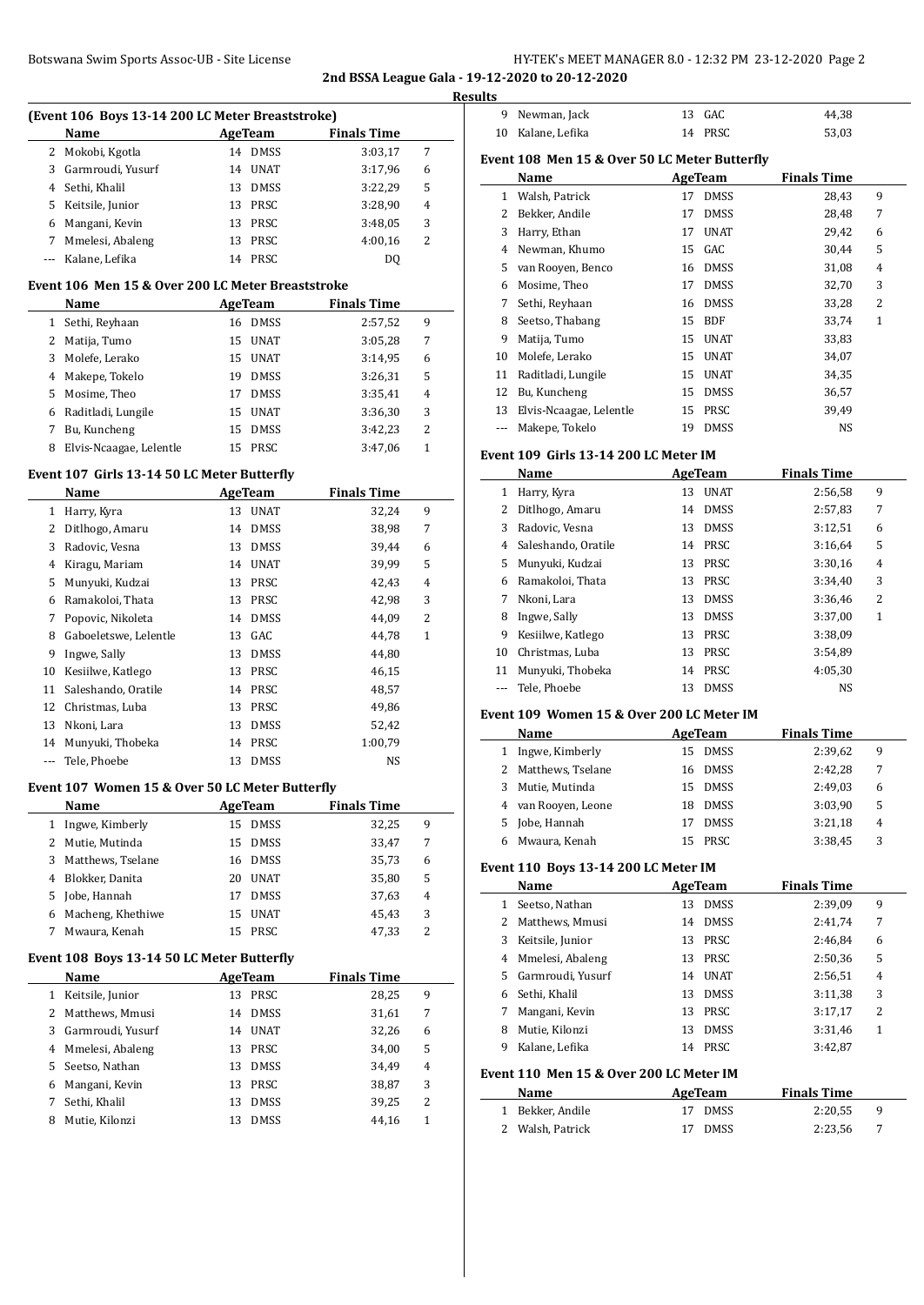## Botswana Swim Sports Assoc-UB - Site License **HY-TEK's MEET MANAGER 8.0 - 12:32 PM 23-12-2020** Page 3 **2nd BSSA League Gala - 19-12-2020 to 20-12-2020**

|    |                                                  |                   |                    |              | 2nd BSSA League Gala - 19-12-2020 to 20-12-2020     |                   |                    |                 |
|----|--------------------------------------------------|-------------------|--------------------|--------------|-----------------------------------------------------|-------------------|--------------------|-----------------|
|    |                                                  |                   |                    |              | <b>Results</b>                                      |                   |                    |                 |
|    | (Event 110 Men 15 & Over 200 LC Meter IM)        |                   |                    |              | 8 Seetso, Thabang                                   | 15 BDF            | 39,42              | $\mathbf{1}$    |
|    | Name                                             | AgeTeam           | <b>Finals Time</b> |              | 9 Motlhabane, Pule A                                | 15 PRSC           | 52,26              |                 |
|    | 3 van Rooyen, Benco                              | 16 DMSS           | 2:39,07            | 6            | Event 113 Girls 13-14 100 LC Meter Breaststroke     |                   |                    |                 |
| 4  | Newman, Khumo                                    | GAC<br>15         | 2:47,79            | 5            | Name                                                | <b>AgeTeam</b>    | <b>Finals Time</b> |                 |
| 5  | Sebikiri, Maemo T                                | 21 DMSS           | 2:48,98            | 4            | 1 Ditlhogo, Amaru                                   | 14 DMSS           | 1:27,57            | 9               |
|    | Raditladi, Lungile                               | UNAT<br>15        | 3:00,00            | 3            |                                                     | 13 UNAT           |                    | $\overline{7}$  |
| 7  | Motlhabane, Pule A                               | 15<br>PRSC        | 4:21,46            | 2            | 2<br>Harry, Kyra                                    |                   | 1:35,56            |                 |
|    | Seetso, Thabang                                  | 15 BDF            | DQ                 |              | 3<br>Radovic, Vesna                                 | <b>DMSS</b><br>13 | 1:36,42            | 6               |
|    |                                                  |                   |                    |              | Saleshando, Oratile<br>4                            | 14 PRSC           | 1:38,17            | 5               |
|    | Event 111  Girls 13-14 50 LC Meter Backstroke    |                   |                    |              | 5<br>Munyuki, Kudzai                                | PRSC<br>13        | 1:47,21            | 4               |
|    | Name                                             | <b>AgeTeam</b>    | <b>Finals Time</b> |              | Nkoni, Lara<br>6                                    | <b>DMSS</b><br>13 | 1:53,42            | 3               |
|    | 1 Harry, Kyra                                    | 13 UNAT           | 37,05              | 9            | Ingwe, Sally<br>7                                   | DMSS<br>13        | 1:55,84            | $\overline{c}$  |
| 2  | Radovic, Vesna                                   | <b>DMSS</b><br>13 | 37,12              | 7            | Munyuki, Thobeka<br>8                               | 14 PRSC           | 2:00,66            | $\mathbf{1}$    |
| 3  | Ramakoloi, Thata                                 | PRSC<br>13        | 43,23              | 6            | Christmas, Luba<br>9                                | 13 PRSC           | 2:03,14            |                 |
| 4  | Saleshando, Oratile                              | 14 PRSC           | 43,82              | 5            | Tele, Phoebe<br>---                                 | 13 DMSS           | NS                 |                 |
| 5  | Munyuki, Kudzai                                  | 13 PRSC           | 45,00              | 4            | Event 113 Women 15 & Over 100 LC Meter Breaststroke |                   |                    |                 |
| 6  | Christmas, Luba                                  | PRSC<br>13        | 45,19              | 3            |                                                     |                   | <b>Finals Time</b> |                 |
| 7  | Ingwe, Sally                                     | <b>DMSS</b><br>13 | 45,30              | 2            | Name                                                | <b>AgeTeam</b>    |                    |                 |
| 8  | Kesiilwe, Katlego                                | PRSC<br>13        | 45,51              | $\mathbf{1}$ | Matonhodze, Shamiso<br>$\mathbf{1}$                 | 15 UNAT           | 1:27,31            | 9               |
| 9  | Gaboeletswe, Lelentle                            | GAC<br>13         | 45,54              |              | 2<br>Hughes, Naya                                   | <b>DMSS</b><br>16 | 1:27,65            | $7\overline{ }$ |
| 10 | Nkoni, Lara                                      | <b>DMSS</b><br>13 | 46,12              |              | 3<br>Mutie, Mutinda                                 | DMSS<br>15        | 1:31,74            | 6               |
| 11 | Munyuki, Thobeka                                 | PRSC<br>14        | 53,73              |              | Jack, Michelle<br>4                                 | UNAT<br>15        | 1:36,72            | 5               |
|    | Tele, Phoebe                                     | 13<br><b>DMSS</b> | <b>NS</b>          |              | 5<br>van Rooyen, Leone                              | <b>DMSS</b><br>18 | 1:43,69            | $\overline{4}$  |
|    |                                                  |                   |                    |              | Dipatane, Sanchetz<br>6                             | 23<br><b>BDF</b>  | 2:08,63            | 3               |
|    | Event 111 Women 15 & Over 50 LC Meter Backstroke |                   |                    |              | Mwaura, Kenah<br>---                                | 15 PRSC           | <b>DQ</b>          |                 |
|    | Name                                             | <b>AgeTeam</b>    | <b>Finals Time</b> |              | Event 114 Boys 13-14 100 LC Meter Breaststroke      |                   |                    |                 |
|    | 1 Hughes, Naya                                   | 16 DMSS           | 33,90              | 9            |                                                     |                   |                    |                 |
|    | 2 Matthews, Tselane                              | DMSS<br>16        | 34,35              | 7            | Name                                                | <b>AgeTeam</b>    | <b>Finals Time</b> |                 |
| 3  | Ingwe, Kimberly                                  | DMSS<br>15        | 34,39              | 6            | 1 Mokobi, Kgotla                                    | 14 DMSS           | 1:18,44            | 9               |
| 4  | Jack, Michelle                                   | UNAT<br>15        | 36,61              | 5            | Matthews, Mmusi<br>2                                | 14 DMSS           | 1:22,74            | 7               |
| 5  | Matonhodze, Shamiso                              | UNAT<br>15        | 36,91              | 4            | Garmroudi, Yusurf<br>3                              | 14 UNAT           | 1:30,45            | 6               |
| 6  | Mutie, Mutinda                                   | DMSS<br>15        | 37,98              | 3            | Sethi, Khalil<br>4                                  | 13 DMSS           | 1:30,75            | 5               |
| 7  | Jobe, Hannah                                     | DMSS<br>17        | 38,20              | 2            | 5<br>Keitsile, Junior                               | PRSC<br>13        | 1:31,53            | 4               |
| 8  | van Rooyen, Leone                                | 18<br><b>DMSS</b> | 38,93              | $\mathbf{1}$ | Mmelesi, Abaleng<br>6                               | PRSC<br>13        | 1:33,33            | 3               |
| 9  | Dipatane, Sanchetz                               | BDF<br>23         | 52,76              |              | Seetso, Nathan<br>7                                 | <b>DMSS</b><br>13 | 1:34,01            | $\overline{2}$  |
|    |                                                  | 15 PRSC           |                    |              | 8<br>Newman, Jack                                   | 13 GAC            | 1:39,93            | $\mathbf{1}$    |
|    | 10 Mwaura, Kenah                                 |                   | 53,58              |              | Mangani, Kevin<br>9                                 | PRSC<br>13        | 1:42,21            |                 |
|    | Event 112 Boys 13-14 50 LC Meter Backstroke      |                   |                    |              | Kalane, Lefika<br>10                                | 14 PRSC           | 1:53,36            |                 |
|    | Name                                             | <b>AgeTeam</b>    | <b>Finals Time</b> |              | 11 Mutie, Kilonzi                                   | 13 DMSS           | 2:02,93            |                 |
|    | 1 Matthews, Mmusi                                | 14 DMSS           | 32,81              | 9            |                                                     |                   |                    |                 |
| 2  | Seetso, Nathan                                   | 13<br>DMSS        | 34,44              | 7            | Event 114 Men 15 & Over 100 LC Meter Breaststroke   |                   |                    |                 |
| 3  | Garmroudi, Yusurf                                | 14 UNAT           | 35,18              | 6            | Name                                                | <b>AgeTeam</b>    | <b>Finals Time</b> |                 |
| 4  | Keitsile, Junior                                 | 13 PRSC           | 37,52              | 5            | 1 Matija, Kitso                                     | 22 UNAT           | 1:15,89            | 9               |
|    |                                                  | 13 PRSC           |                    |              | 2 Matija, Tumo                                      | 15 UNAT           | 1:18,62            | 7               |
| 5  | Mmelesi, Abaleng                                 |                   | 37,87              | 4            | Sethi, Reyhaan<br>3                                 | 16 DMSS           | 1:20,11            | 6               |
| 6  | Mokobi, Kgotla                                   | 14 DMSS           | 38,01              | 3            | Newman, Khumo<br>4                                  | 15 GAC            | 1:22,46            | 5               |
|    | Mangani, Kevin                                   | PRSC<br>13        | 42,98              | 2            | van Rooven, Benco<br>5                              | 16 DMSS           | 1:33,70            | 4               |
| 8  | Mutie, Kilonzi                                   | 13 DMSS           | 44,04              | 1            | Raditladi, Lungile<br>6                             | <b>UNAT</b><br>15 | 1:34,01            | 3               |
| 9  | Sethi, Khalil                                    | 13<br>DMSS        | 44,27              |              | Motlhabane, Pule A<br>7                             | PRSC<br>15        | 2:15,28            | 2               |
| 10 | Kalane, Lefika                                   | 14 PRSC           | 47,40              |              | Sebikiri, Maemo T<br>---                            | 21 DMSS           | NS                 |                 |
|    | Event 112 Men 15 & Over 50 LC Meter Backstroke   |                   |                    |              |                                                     |                   |                    |                 |
|    | Name                                             | <b>AgeTeam</b>    | <b>Finals Time</b> |              | Event 115 Girls 13-14 50 LC Meter Freestyle         |                   |                    |                 |
|    | 1 Bekker, Andile                                 | 17 DMSS           | 29,86              | 9            | Name                                                | <b>AgeTeam</b>    | <b>Finals Time</b> |                 |
|    |                                                  |                   |                    |              | 1 Harry, Kyra                                       | 13 UNAT           | 29,72              | 9               |
| 2  | Walsh, Patrick                                   | DMSS<br>17        | 30,69              | 7            | 2<br>Ditlhogo, Amaru                                | DMSS<br>14        | 31,95              | 7               |
| 3  | Jobe, Nicholas                                   | 19<br>DMSS        | 32,93              | 6            | 3<br>Radovic, Vesna                                 | <b>DMSS</b><br>13 | 32,33              | 6               |
| 4  | Newman, Khumo                                    | GAC<br>15         | 34,19              | 5            | Ramakoloi, Thata<br>4                               | 13 PRSC           | 33,84              | 5               |
| 5  | Sebikiri, Maemo T                                | 21 DMSS           | 35,55              | 4            | Kesiilwe, Katlego<br>5                              | 13 PRSC           | 34,95              | 4               |
|    | 6 Harry, Ethan                                   | 17 UNAT           | 35,62              | 3            | Saleshando, Oratile<br>6                            | 14 PRSC           | 35,16              | 3               |
|    | 7 van Rooyen, Benco                              | 16 DMSS           | 36,36              | 2            | Munyuki, Kudzai<br>7                                | 13 PRSC           | 36,19              | $\overline{c}$  |
|    |                                                  |                   |                    |              |                                                     |                   |                    |                 |
|    |                                                  |                   |                    |              |                                                     |                   |                    |                 |
|    |                                                  |                   |                    |              |                                                     |                   |                    |                 |
|    |                                                  |                   |                    |              |                                                     |                   |                    |                 |
|    |                                                  |                   |                    |              |                                                     |                   |                    |                 |

| Seetso, Thabang     | 15                     | <b>BDF</b>  | 39,42                                                              | $\mathbf{1}$                                                                                                                                                                                                                |
|---------------------|------------------------|-------------|--------------------------------------------------------------------|-----------------------------------------------------------------------------------------------------------------------------------------------------------------------------------------------------------------------------|
| Motlhabane, Pule A  | 15                     | PRSC        | 52,26                                                              |                                                                                                                                                                                                                             |
|                     |                        |             |                                                                    |                                                                                                                                                                                                                             |
| Name                |                        |             | <b>Finals Time</b>                                                 |                                                                                                                                                                                                                             |
| Ditlhogo, Amaru     | 14                     | <b>DMSS</b> | 1:27,57                                                            | 9                                                                                                                                                                                                                           |
| Harry, Kyra         | 13                     | <b>UNAT</b> | 1:35,56                                                            | 7                                                                                                                                                                                                                           |
| Radovic, Vesna      | 13                     | <b>DMSS</b> | 1:36,42                                                            | 6                                                                                                                                                                                                                           |
| Saleshando, Oratile |                        |             | 1:38,17                                                            | 5                                                                                                                                                                                                                           |
| Munyuki, Kudzai     | 13                     | PRSC        | 1:47,21                                                            | 4                                                                                                                                                                                                                           |
| Nkoni, Lara         | 13                     | <b>DMSS</b> | 1:53,42                                                            | 3                                                                                                                                                                                                                           |
| Ingwe, Sally        | 13                     | <b>DMSS</b> | 1:55,84                                                            | 2                                                                                                                                                                                                                           |
| Munyuki, Thobeka    | 14                     | PRSC        | 2:00,66                                                            | $\mathbf{1}$                                                                                                                                                                                                                |
| Christmas, Luba     | 13                     | PRSC        | 2:03,14                                                            |                                                                                                                                                                                                                             |
| Tele, Phoebe        | 13                     | <b>DMSS</b> | <b>NS</b>                                                          |                                                                                                                                                                                                                             |
|                     |                        |             |                                                                    |                                                                                                                                                                                                                             |
|                     |                        |             |                                                                    |                                                                                                                                                                                                                             |
| Matonhodze, Shamiso | 15                     |             | 1:27,31                                                            | 9                                                                                                                                                                                                                           |
| Hughes, Naya        | 16                     | <b>DMSS</b> | 1:27,65                                                            | 7                                                                                                                                                                                                                           |
| Mutie, Mutinda      | 15                     | <b>DMSS</b> | 1:31,74                                                            | 6                                                                                                                                                                                                                           |
| Jack, Michelle      | 15                     | <b>UNAT</b> | 1:36,72                                                            | 5                                                                                                                                                                                                                           |
| van Rooyen, Leone   | 18                     | <b>DMSS</b> | 1:43,69                                                            | 4                                                                                                                                                                                                                           |
| Dipatane, Sanchetz  | 23                     | <b>BDF</b>  | 2:08,63                                                            | 3                                                                                                                                                                                                                           |
| Mwaura, Kenah       | 15                     | PRSC        | D <sub>0</sub>                                                     |                                                                                                                                                                                                                             |
|                     |                        |             |                                                                    |                                                                                                                                                                                                                             |
| Name                |                        |             |                                                                    |                                                                                                                                                                                                                             |
|                     |                        |             |                                                                    | 9                                                                                                                                                                                                                           |
| Matthews, Mmusi     | 14                     | <b>DMSS</b> | 1:22,74                                                            | 7                                                                                                                                                                                                                           |
| Garmroudi, Yusurf   | 14                     | <b>UNAT</b> |                                                                    | 6                                                                                                                                                                                                                           |
| Sethi, Khalil       | 13                     | <b>DMSS</b> | 1:30,75                                                            | 5                                                                                                                                                                                                                           |
| Keitsile, Junior    | 13                     | PRSC        | 1:31,53                                                            | 4                                                                                                                                                                                                                           |
| Mmelesi, Abaleng    | 13                     | PRSC        | 1:33,33                                                            | 3                                                                                                                                                                                                                           |
| Seetso, Nathan      | 13                     | <b>DMSS</b> | 1:34,01                                                            | $\overline{2}$                                                                                                                                                                                                              |
|                     | Name<br>Mokobi, Kgotla |             | <b>AgeTeam</b><br>14 PRSC<br>AgeTeam<br>UNAT<br>AgeTeam<br>14 DMSS | Event 113  Girls 13-14 100 LC Meter Breaststroke<br>Event 113 Women 15 & Over 100 LC Meter Breaststroke<br><b>Finals Time</b><br>Event 114 Boys 13-14 100 LC Meter Breaststroke<br><b>Finals Time</b><br>1:18,44<br>1:30,45 |

# Mutie, Kilonzi 13 DMSS 2:02,93

# **Event 114 Men 15 & Over 100 LC Meter Breaststroke**

|   | Name               |    | AgeTeam     | <b>Finals Time</b> |   |  |
|---|--------------------|----|-------------|--------------------|---|--|
| 1 | Matija, Kitso      | 22 | <b>UNAT</b> | 1:15,89            | 9 |  |
| 2 | Matija, Tumo       | 15 | <b>UNAT</b> | 1:18,62            | 7 |  |
| 3 | Sethi, Reyhaan     | 16 | DMSS        | 1:20,11            | 6 |  |
| 4 | Newman, Khumo      |    | 15 GAC      | 1:22,46            | 5 |  |
| 5 | van Rooyen, Benco  | 16 | DMSS        | 1:33,70            | 4 |  |
| 6 | Raditladi, Lungile | 15 | <b>UNAT</b> | 1:34,01            | 3 |  |
| 7 | Motlhabane, Pule A | 15 | PRSC        | 2:15,28            | 2 |  |
|   | Sebikiri, Maemo T  |    | <b>DMSS</b> | NS                 |   |  |

### **Event 115 Girls 13-14 50 LC Meter Freestyle**

|   | <b>Name</b>         | AgeTeam |             | <b>Finals Time</b> |   |  |
|---|---------------------|---------|-------------|--------------------|---|--|
|   | Harry, Kyra         | 13      | <b>UNAT</b> | 29,72              | 9 |  |
| 2 | Ditlhogo, Amaru     | 14      | <b>DMSS</b> | 31,95              | 7 |  |
| 3 | Radovic, Vesna      | 13      | <b>DMSS</b> | 32,33              | 6 |  |
| 4 | Ramakoloi, Thata    | 13      | PRSC        | 33,84              | 5 |  |
|   | 5 Kesiilwe, Katlego | 13      | <b>PRSC</b> | 34,95              | 4 |  |
| 6 | Saleshando, Oratile | 14      | PRSC        | 35,16              | 3 |  |
|   | Munyuki, Kudzai     |         | PRSC        | 36,19              | 2 |  |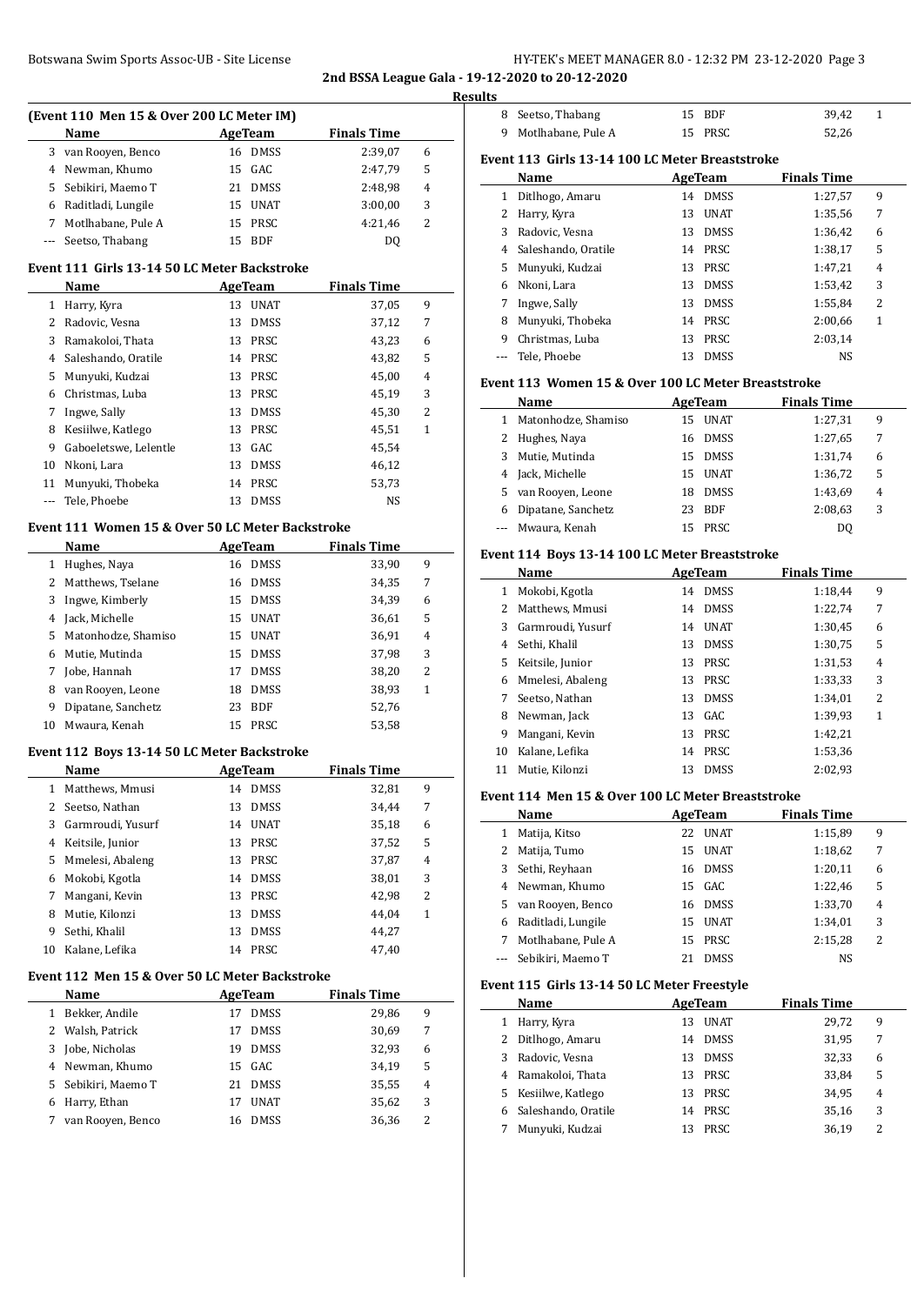### Botswana Swim Sports Assoc-UB - Site License **HY-TEK's MEET MANAGER 8.0 - 12:32 PM 23-12-2020** Page 4 **2nd BSSA League Gala - 19-12-2020 to 20-12-2020**

**Results**

|              | (Event 115 Girls 13-14 50 LC Meter Freestyle)<br>Name | <b>AgeTeam</b>    | <b>Finals Time</b> |              |
|--------------|-------------------------------------------------------|-------------------|--------------------|--------------|
| 8            | Gaboeletswe, Lelentle                                 | 13 GAC            | 36,72              | 1            |
| 9.           | Ingwe, Sally                                          | 13<br><b>DMSS</b> | 36,79              |              |
| 10           | Nkoni, Lara                                           | 13<br><b>DMSS</b> | 37,02              |              |
| 11           | Munyuki, Thobeka                                      | 14<br>PRSC        | 41,87              |              |
| 12           | Christmas, Luba                                       | 13<br>PRSC        | 42,36              |              |
| ---          | Tele, Phoebe                                          | 13<br><b>DMSS</b> | NS                 |              |
|              | Event 115 Women 15 & Over 50 LC Meter Freestyle       |                   |                    |              |
|              | Name                                                  | <b>AgeTeam</b>    | <b>Finals Time</b> |              |
|              | 1 Matthews, Tselane                                   | 16 DMSS           | 29,77              | 9            |
|              | 2 Ingwe, Kimberly                                     | 15 DMSS           | 30,24              | 7            |
| 3            | Jack, Michelle                                        | 15 UNAT           | 31,28              | 6            |
|              | 4 Hughes, Naya                                        | 16 DMSS           | 31,42              | 5            |
| 5.           | Jobe, Hannah                                          | DMSS<br>17        | 31,79              | 4            |
|              | 6 Blokker, Danita                                     | 20<br>UNAT        | 31,97              | 3            |
|              | 7 van Rooyen, Leone                                   | 18 DMSS           | 32,12              | 2            |
| 8            | Matonhodze, Shamiso                                   | 15<br><b>UNAT</b> | 32,28              | 1            |
| 9            | Mutie, Mutinda                                        | 15<br>DMSS        | 33,60              |              |
|              | 10 Mwaura, Kenah                                      | 15<br>PRSC        | 37,44              |              |
|              | 11 Dipatane, Sanchetz                                 | 23<br><b>BDF</b>  | 44,07              |              |
|              | Event 116 Boys 13-14 50 LC Meter Freestyle            |                   |                    |              |
|              | Name                                                  | <b>AgeTeam</b>    | <b>Finals Time</b> |              |
|              | 1 Keitsile, Junior                                    | 13 PRSC           | 28,11              | 9            |
|              | 2 Mokobi, Kgotla                                      | 14 DMSS           | 29,40              | 7            |
| 3            | Garmroudi, Yusurf                                     | 14 UNAT           | 29,95              | 6            |
| 4            | Seetso, Nathan                                        | 13 DMSS           | 30,07              | 5            |
| 5.           | Mmelesi, Abaleng                                      | 13<br>PRSC        | 31,91              | 4            |
| 6            | Mangani, Kevin                                        | 13 PRSC           | 32,46              | 3            |
| 7            | Newman, Jack                                          | GAC<br>13         | 33,82              | 2            |
| 8            | Sethi, Khalil                                         | 13<br><b>DMSS</b> | 35,47              | 1            |
| 9            | Mutie, Kilonzi                                        | 13<br>DMSS        | 36,43              |              |
| 10           | Kalane, Lefika                                        | PRSC<br>14        | 36,97              |              |
|              | 11 Matthews, Mmusi                                    | 14<br>DMSS        | 37,14              |              |
|              | Event 116 Men 15 & Over 50 LC Meter Freestyle         |                   |                    |              |
|              | Name                                                  | <b>AgeTeam</b>    | <b>Finals Time</b> |              |
| 1            | Bekker, Andile                                        | 17<br>DMSS        | 25,76              | 9            |
| 2            | Walsh, Patrick                                        | 17<br><b>DMSS</b> | 25,80              | 7            |
| 3            | Matija, Kitso                                         | 22 UNAT           | 26,01              | 6            |
| 4            | Harry, Ethan                                          | 17 UNAT           | 26,94              | 5            |
| 5            | Jobe, Nicholas                                        | 19 DMSS           | 27,13              | 4            |
| 6            | van Rooyen, Benco                                     | 16 DMSS           | 27,79              | 3            |
| 7            | Matija, Tumo                                          | 15 UNAT           | 28,03              | 2            |
| 8            | Seetso, Thabang                                       | 15 BDF            | 28,79              | $\mathbf{1}$ |
| 9.           | Newman, Khumo                                         | 15 GAC            | 29,10              |              |
| 10           | Sethi, Reyhaan                                        | 16 DMSS           | 30,40              |              |
|              | Raditladi, Lungile                                    | 15 UNAT           | 31,33              |              |
| 11           | 12 Motlhabane, Pule A                                 | 15<br>PRSC        | 39,83              |              |
|              |                                                       | 21<br><b>DMSS</b> | NS                 |              |
| ---          | Sebikiri, Maemo T                                     |                   |                    |              |
|              | Event 201 Girls 9-10 200 LC Meter Freestyle           |                   |                    |              |
|              | Name                                                  | <b>AgeTeam</b>    | <b>Finals Time</b> |              |
|              | 1 Kesiilwe, Kutlo                                     | 10 PRSC           | 2:59,84            | 9            |
| $\mathbf{2}$ | Mutie, Muela                                          | 10 DMSS           | 3:17,48            | 7            |
| 3            | Watson, Bella Ray                                     | 10 DMSS           | 3:18,80            | 6            |

| lts          |                                               |    |                |                    |   |
|--------------|-----------------------------------------------|----|----------------|--------------------|---|
| 5            | Makandwa, Munatsi                             | 9  | <b>DMSS</b>    | 3:49,80            | 4 |
|              |                                               |    |                |                    |   |
|              | Event 201  Girls 11-12 200 LC Meter Freestyle |    |                |                    |   |
|              | Name                                          |    | <b>AgeTeam</b> | <b>Finals Time</b> |   |
| $\mathbf{1}$ | Lombard, Izolde                               | 12 | <b>DMSS</b>    | 2:49,83            | 9 |
| 2            | Saleshando, Melodi                            | 11 | PRSC           | 3:05,70            | 7 |
| 3            | Evans, Imogen                                 | 11 | <b>DMSS</b>    | 3:09,72            | 6 |
| 4            | Seipone, Jessica                              | 12 | <b>PRSC</b>    | 3:16,88            | 5 |
| 5            | Makandwa, Tinodana                            | 11 | <b>DMSS</b>    | 3:19,31            | 4 |
| 6            | Radovic, Marina                               | 12 | <b>DMSS</b>    | 3:19,38            | 3 |
| 7            | Ramakoloi, Rorisang                           | 11 | PRSC           | 3:25,37            | 2 |
| 8            | Chalashika, Resego                            | 11 | PRSC           | 3:25,72            | 1 |
| 9            | Cho, Eunjeong                                 | 12 | <b>DMSS</b>    | 3:36,38            |   |
| 10           | Pelotona, Arona                               | 11 | <b>UNAT</b>    | 3:36,52            |   |
| 11           | Machona, Botlhe                               | 11 | <b>BDF</b>     | 3:40,80            |   |
|              | Merafhe, Naledi                               | 12 | PRSC           | <b>NS</b>          |   |
|              | Event 202 Boys 9-10 200 LC Meter Freestyle    |    |                |                    |   |
|              | Name                                          |    | <b>AgeTeam</b> | <b>Finals Time</b> |   |
| 1            | Modirelabangwe, Tema                          | 10 | GAC            | 3:06,85            | 9 |
| 2            | Joseph, Thabang L                             | 10 | <b>UNAT</b>    | 3:11,10            | 7 |
| ર            | Iarvic Milec                                  |    | 10 DMSS        | 3.1119             | 6 |

| 3  | Jarvis, Miles      | 10. | DMSS        | 3:11,19 | 6 |
|----|--------------------|-----|-------------|---------|---|
|    | 4 Nthomiwa, Wapego | 10  | <b>UNAT</b> | 3:13,84 | 5 |
| 5. | Chilisa, Jerone    |     | <b>DMSS</b> | 3:21,97 | 4 |
|    | 6 Molefe, Leago    |     | <b>UNAT</b> | 3:31,91 | 3 |
|    | Setiko, Segosi     | 10  | PRSC        | 3:47,93 | 2 |
|    | Bakwena, Leruo     |     | PRSC.       | 3:50,70 |   |
|    |                    |     |             |         |   |

### **Event 202 Boys 11-12 200 LC Meter Freestyle**

|    | Name                      | AgeTeam |             | <b>Finals Time</b> |   |
|----|---------------------------|---------|-------------|--------------------|---|
| 1  | Khonat, Rayhan            |         | 12 DMSS     | 2:43,66            | 9 |
|    | 2 Kadzirange, Tatenda     |         | 12 GAC      | 2:55,64            | 7 |
|    | 3 Morebodi, Theo          |         | 12 PRSC     | 3:00,32            | 6 |
|    | 4 Modirelabangwe, Legakwa |         | 12 GAC      | 3:03.95            | 5 |
| 5. | Matthews, Lebone          |         | 12 DMSS     | 3:15,40            | 4 |
| 6  | Evans, Elliot             | 11      | <b>DMSS</b> | 3:19,08            | 3 |
| 7  | Mwangi, Dean              | 12      | <b>UNAT</b> | 3:25,33            | 2 |
| 8  | Mmelesi, Amantle          | 11      | PRSC        | 3:49.62            | 1 |
|    | Rapson, Zacharey          | 12      | <b>DMSS</b> | DO                 |   |

#### **Event 203 Girls 9-10 100 LC Meter Breaststroke**

|    | Name                   |    | AgeTeam     | <b>Finals Time</b> |   |  |
|----|------------------------|----|-------------|--------------------|---|--|
| 1  | Kurewa, Nikita E       | 10 | GAC         | 1:45,43            | 9 |  |
| 2  | Watson, Bella Rav      | 10 | <b>DMSS</b> | 1:52,05            | 7 |  |
| 3  | Minta, Nana            | 10 | <b>DMSS</b> | 1:55,69            | 6 |  |
| 4  | Kesiilwe, Kutlo        | 10 | <b>PRSC</b> | 1:58,18            | 5 |  |
| 5. | Kadzrirange, Stephanie | 9  | GAC.        | 1:58,45            | 4 |  |
| 6  | Gaboeletswe, Amantle   | 10 | GAC.        | 2:05.32            | 3 |  |
| 7  | Mutie, Muela           | 10 | <b>DMSS</b> | 2:10,51            | 2 |  |
| 8  | Boiteto, Sarona        | 10 | <b>UNAT</b> | 2:12,59            | 1 |  |
| 9  | Bvindi, Juanita        | 9  | <b>UNAT</b> | 2:20,18            |   |  |
| 10 | Makandwa. Munatsi      | 9  | <b>DMSS</b> | 2:27,80            |   |  |

### **Event 203 Girls 11-12 100 LC Meter Breaststroke**

|   | Name                 | AgeTeam     | <b>Finals Time</b> |   |
|---|----------------------|-------------|--------------------|---|
|   | 1 Lombard, Izolde    | 12 DMSS     | 1:40.73            | 9 |
|   | 2 Saleshando, Melodi | 11 PRSC     | 1:46,82            | 7 |
|   | 3 Radovic, Marina    | 12 DMSS     | 1:49.27            | 6 |
|   | 4 Gamroudi, Phoebe   | 12 GAC      | 1:52.75            | 5 |
| 5 | Seipone, Jessica     | <b>PRSC</b> | 1:56,71            | 4 |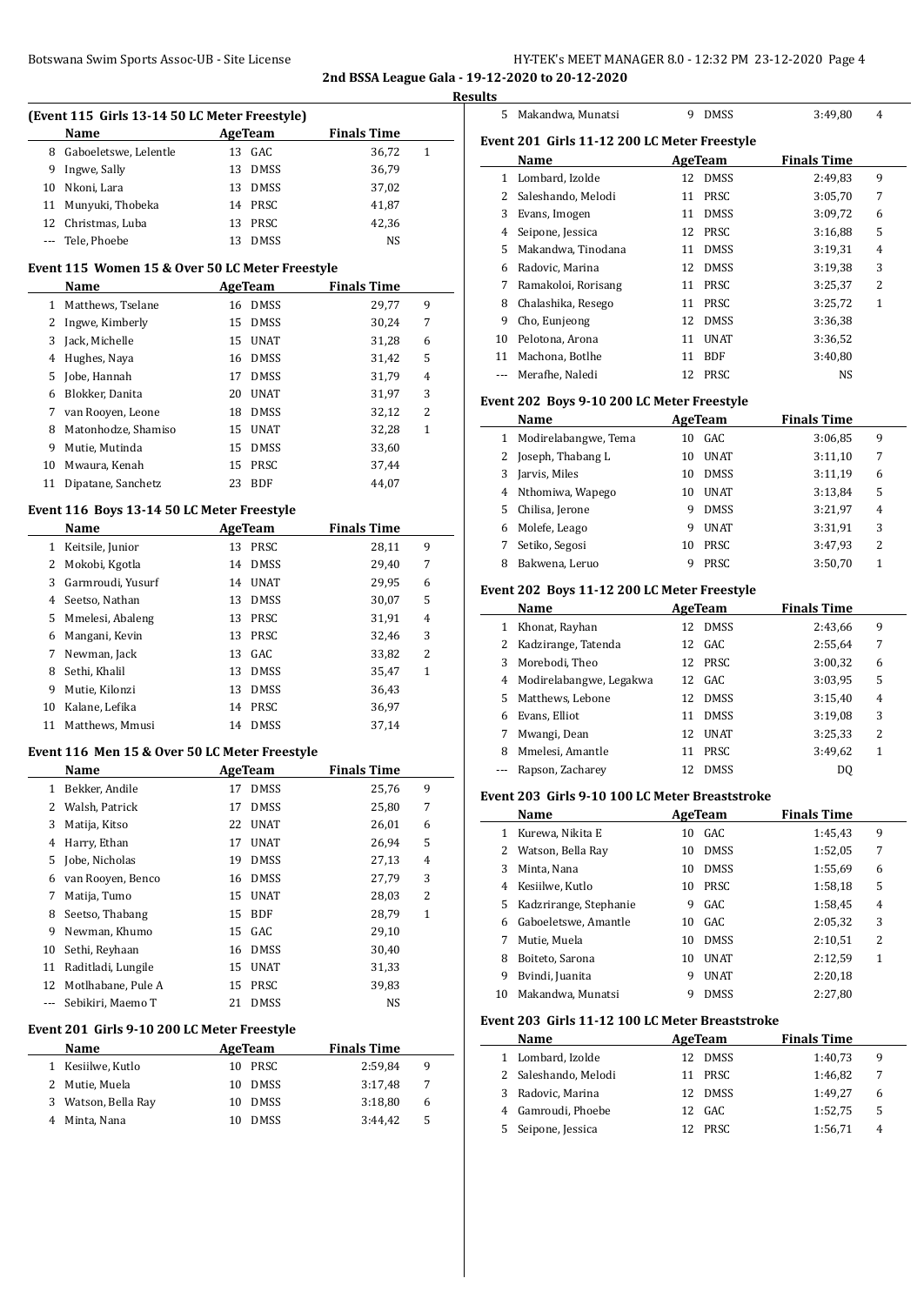# Botswana Swim Sports Assoc-UB - Site License **HY-TEK's MEET MANAGER 8.0 - 12:32 PM 23-12-2020** Page 5 **2nd BSSA League Gala - 19-12-2020 to 20-12-2020**

**Results**

|              | (Event 203 Girls 11-12 100 LC Meter Breaststroke) |        |                |                    |              |
|--------------|---------------------------------------------------|--------|----------------|--------------------|--------------|
|              | Name                                              |        | <b>AgeTeam</b> | <b>Finals Time</b> |              |
|              | 6 Ramakoloi, Rorisang                             | 11     | PRSC           | 1:58,71            | 3            |
|              | 7 Cho, Eunjeong                                   | 12     | DMSS           | 1:59,07            | 2            |
| 8            | Makandwa, Tinodana                                |        | 11 DMSS        | 2:02,27            | $\mathbf{1}$ |
| 9            | Chalashika, Resego                                | 11     | PRSC           | 2:02,69            |              |
| 10           | Evans, Imogen                                     | 11     | <b>DMSS</b>    | 2:04,79            |              |
| 11           | Pelotona, Arona                                   | 11     | <b>UNAT</b>    | 2:05,86            |              |
| ---          | Merafhe, Naledi                                   | 12     | PRSC           | NS                 |              |
|              | Event 204 Boys 9-10 100 LC Meter Breaststroke     |        |                |                    |              |
|              | Name                                              |        | <b>AgeTeam</b> | <b>Finals Time</b> |              |
| 1            | Modirelabangwe, Tema                              | 10     | GAC            | 1:45,96            | 9            |
|              | 2 Nthomiwa, Wapego                                | 10     | <b>UNAT</b>    | 1:55,82            | 7            |
|              | 3 Molefe, Leago                                   |        | 9 UNAT         | 1:55,90            | 6            |
|              | 4 Joseph, Thabang L                               |        | 10 UNAT        | 1:56,23            | 5            |
|              | 5 Bakwena, Leruo                                  | 9      | PRSC           | 1:56,70            | 4            |
|              | 6 Jarvis, Miles                                   | 10     | <b>DMSS</b>    | 2:02,00            | 3            |
| 7            | Setiko, Segosi                                    | 10     | PRSC           | 2:21,29            | 2            |
|              | Event 204 Boys 11-12 100 LC Meter Breaststroke    |        |                |                    |              |
|              | Name                                              |        | <b>AgeTeam</b> | <b>Finals Time</b> |              |
| 1            | Matenge, Larona                                   | 12     | <b>BDF</b>     | 1:32,28            | 9            |
| 2            | Khonat, Rayhan                                    | 12     | <b>DMSS</b>    | 1:32,58            | 7            |
| 3            | Modirelabangwe, Legakwa                           | 12     | GAC            |                    | 6            |
|              |                                                   |        |                | 1:34,37            |              |
| 4            | Morebodi, Theo                                    | 12     | PRSC           | 1:38,53            | 5            |
| 5            | Donnel, Tobias                                    | 11     | GAC            | 1:46,58            | 4            |
| 6            | Rapson, Zacharey                                  | 12     | DMSS           | 1:53,11            | 3            |
| 7            | Evans, Elliot                                     |        | 11 DMSS        | 1:53,41            | 2            |
| 8            | Mmelesi, Amantle                                  |        | 11 PRSC        | 1:54,40            | 1            |
| 9            | Matthews, Lebone                                  | 12     | <b>DMSS</b>    | 2:00,05            |              |
| 10           | Mokgadi, Thuto                                    | 11     | <b>BDF</b>     | 2:01,67            |              |
| 11           | Mwangi, Dean                                      | 12     | UNAT           | 2:21,81            |              |
|              | Event 205 Girls 9-10 200 LC Meter IM              |        |                |                    |              |
|              | Name                                              |        | AgeTeam        | <b>Finals Time</b> |              |
| 1            | Kesiilwe, Kutlo                                   | 10     | PRSC           | 3:32,41            | 9            |
| 2            | Mutie, Muela                                      | 10     | <b>DMSS</b>    | 3:53,20            | 7            |
| 3            | Minta, Nana                                       | 10     | <b>DMSS</b>    | 3:56,22            | 6            |
|              | Watson, Bella Ray                                 | $10\,$ | DMSS           | DQ                 |              |
|              | Event 205 Girls 11-12 200 LC Meter IM             |        |                |                    |              |
|              | Name                                              |        | <b>AgeTeam</b> | <b>Finals Time</b> |              |
| $\mathbf{1}$ | Lombard, Izolde                                   | 12     | <b>DMSS</b>    | 3:15,17            | 9            |
| 2            | Saleshando, Melodi                                | 11     | PRSC           | 3:22,37            | 7            |
|              | 3 Seipone, Jessica                                |        | 12 PRSC        | 3:38,82            | 6            |
|              | 4 Makandwa, Tinodana                              |        | 11 DMSS        | 3:43,68            | 5            |
| 5            | Evans, Imogen                                     | 11     | DMSS           | 3:47,57            | 4            |
|              | 6 Chalashika, Resego                              |        | 11 PRSC        | 3:55,56            | 3            |
| 7            | Radovic, Marina                                   | 12     | DMSS           | 3:56,93            | 2            |
| 8            | Ramakoloi, Rorisang                               | 11     | PRSC           | 3:57,83            | $\mathbf{1}$ |
| 9            | Pelotona, Arona                                   | 11     | <b>UNAT</b>    | 3:57,89            |              |
| 10           | Cho, Eunjeong                                     | 12     | DMSS           | 4:11,79            |              |
| ---          | Merafhe, Naledi                                   | 12     | PRSC           | NS                 |              |
|              | Event 206 Boys 9-10 200 LC Meter IM               |        |                |                    |              |
|              | Name                                              |        | <b>AgeTeam</b> | <b>Finals Time</b> |              |
| $\mathbf{1}$ | Jarvis, Miles                                     | 10     | <b>DMSS</b>    | 3:35,10            | 9            |
| 2            | Modirelabangwe, Tema                              | 10     | GAC            | 3:37,86            | 7            |
| 3            | Joseph, Thabang L                                 | 10     | <b>UNAT</b>    | 3:41,34            | 6            |
|              |                                                   |        |                |                    |              |

| 4 Nthomiwa, Wapego              |   |             | 3:47,12                                                                                                                                                                                                                                                                                                                                                                                                                                                                  | 5            |
|---------------------------------|---|-------------|--------------------------------------------------------------------------------------------------------------------------------------------------------------------------------------------------------------------------------------------------------------------------------------------------------------------------------------------------------------------------------------------------------------------------------------------------------------------------|--------------|
| 5 Chilisa, Jerone               |   |             | 4:02,72                                                                                                                                                                                                                                                                                                                                                                                                                                                                  | 4            |
| 6 Bakwena, Leruo                |   |             | 4:06.09                                                                                                                                                                                                                                                                                                                                                                                                                                                                  | 3            |
| 7 Molefe, Leago                 |   |             | 4:13,05                                                                                                                                                                                                                                                                                                                                                                                                                                                                  | 2            |
| 8 Setiko, Segosi                |   |             | 4:34,23                                                                                                                                                                                                                                                                                                                                                                                                                                                                  | 1            |
|                                 |   |             |                                                                                                                                                                                                                                                                                                                                                                                                                                                                          |              |
| Name                            |   |             | <b>Finals Time</b>                                                                                                                                                                                                                                                                                                                                                                                                                                                       |              |
| 1 Khonat, Rayhan                |   | <b>DMSS</b> | 3:05,86                                                                                                                                                                                                                                                                                                                                                                                                                                                                  | 9            |
| Matenge, Larona<br>$\mathbf{2}$ |   | <b>BDF</b>  | 3:28,69                                                                                                                                                                                                                                                                                                                                                                                                                                                                  | 7            |
| Morebodi, Theo<br>3             |   |             | 3:29,34                                                                                                                                                                                                                                                                                                                                                                                                                                                                  | 6            |
| 4 Rapson, Zacharey              |   |             | 3:29,73                                                                                                                                                                                                                                                                                                                                                                                                                                                                  | 5            |
| 5 Matthews, Lebone              |   |             | 3:41,10                                                                                                                                                                                                                                                                                                                                                                                                                                                                  | 4            |
| 6 Evans, Elliot                 |   |             | 3:49,97                                                                                                                                                                                                                                                                                                                                                                                                                                                                  | 3            |
| 7 Mwangi, Dean                  |   |             | 4:11,90                                                                                                                                                                                                                                                                                                                                                                                                                                                                  | 2            |
| 8 Mmelesi, Amantle              |   |             | 4:25,92                                                                                                                                                                                                                                                                                                                                                                                                                                                                  | $\mathbf{1}$ |
| Modirelabangwe, Legakwa<br>---  |   |             | D <sub>0</sub>                                                                                                                                                                                                                                                                                                                                                                                                                                                           |              |
|                                 |   |             |                                                                                                                                                                                                                                                                                                                                                                                                                                                                          |              |
| <b>Name</b>                     |   |             | <b>Finals Time</b>                                                                                                                                                                                                                                                                                                                                                                                                                                                       |              |
| 1 Chilisa, Jade                 |   |             | 45,98                                                                                                                                                                                                                                                                                                                                                                                                                                                                    | 9            |
| 2 Pabalinga, Reabetswe          |   |             | 56,87                                                                                                                                                                                                                                                                                                                                                                                                                                                                    | 7            |
| 3 Brasem, Carmen                |   |             | 1:01,65                                                                                                                                                                                                                                                                                                                                                                                                                                                                  | 6            |
| 4 Khonat, Aylla                 |   |             | 1:05,20                                                                                                                                                                                                                                                                                                                                                                                                                                                                  | 5            |
| Tsara, Anesu                    |   |             | 1:08,79                                                                                                                                                                                                                                                                                                                                                                                                                                                                  | 4            |
|                                 |   |             |                                                                                                                                                                                                                                                                                                                                                                                                                                                                          |              |
| Name                            |   |             | <b>Finals Time</b>                                                                                                                                                                                                                                                                                                                                                                                                                                                       |              |
| 1 Kesiilwe, Kutlo               |   |             | 40,30                                                                                                                                                                                                                                                                                                                                                                                                                                                                    | 9            |
| 2 Minta, Nana                   |   |             | 42,81                                                                                                                                                                                                                                                                                                                                                                                                                                                                    | 7            |
| 3<br>Kurewa, Nikita E           |   |             | 43,72                                                                                                                                                                                                                                                                                                                                                                                                                                                                    | 6            |
| 4 Watson, Bella Ray             |   |             | 48,91                                                                                                                                                                                                                                                                                                                                                                                                                                                                    | 5            |
| Boiteto, Sarona                 |   |             | 52,04                                                                                                                                                                                                                                                                                                                                                                                                                                                                    | 4            |
| 6 Bvindi, Juanita               |   |             | 59,68                                                                                                                                                                                                                                                                                                                                                                                                                                                                    | 3            |
| 7 Gaboeletswe, Amantle          |   |             | 1:01,86                                                                                                                                                                                                                                                                                                                                                                                                                                                                  | 2            |
| Mutie, Muela                    |   |             | 1:02,03                                                                                                                                                                                                                                                                                                                                                                                                                                                                  | 1            |
| Makandwa, Munatsi               | 9 | <b>DMSS</b> | 1:02,89                                                                                                                                                                                                                                                                                                                                                                                                                                                                  |              |
|                                 |   |             |                                                                                                                                                                                                                                                                                                                                                                                                                                                                          |              |
| Kadzrirange, Stephanie<br>---   | 9 | GAC         | NS                                                                                                                                                                                                                                                                                                                                                                                                                                                                       |              |
|                                 |   |             | 10 UNAT<br>9 DMSS<br>9 PRSC<br>9 UNAT<br>10 PRSC<br>Event 206 Boys 11-12 200 LC Meter IM<br><b>AgeTeam</b><br>12<br>12<br>12 PRSC<br>12 DMSS<br>12 DMSS<br>11 DMSS<br>12 UNAT<br>11 PRSC<br>12 GAC<br>Event 207 Girls 7-8 50 LC Meter Butterfly<br><b>AgeTeam</b><br>7 DMSS<br>8 DMSS<br>8 DMSS<br>8 DMSS<br>8 DMSS<br>Event 207 Girls 9-10 50 LC Meter Butterfly<br><b>AgeTeam</b><br>10 PRSC<br>10 DMSS<br>10 GAC<br>10 DMSS<br>10 UNAT<br>9 UNAT<br>10 GAC<br>10 DMSS |              |

### **Event 207 Girls 11-12 50 LC Meter Butterfly**

|    | Name                |    | AgeTeam     | <b>Finals Time</b> |              |
|----|---------------------|----|-------------|--------------------|--------------|
| 1  | Saleshando, Melodi  | 11 | PRSC        | 42,26              | 9            |
| 2  | Makandwa, Tinodana  | 11 | <b>DMSS</b> | 42,36              | 7            |
| 3  | Gamroudi, Phoebe    | 12 | GAC         | 43,78              | 6            |
| 4  | Lombard, Izolde     | 12 | <b>DMSS</b> | 44.48              | 5            |
| 5  | Cho, Eunjeong       | 12 | <b>DMSS</b> | 48,34              | 4            |
| 6  | Evans, Imogen       | 11 | <b>DMSS</b> | 49,53              | 3            |
| 7  | Machona, Botlhe     | 11 | <b>BDF</b>  | 50,40              | 2            |
| 8  | Chalashika, Resego  | 11 | PRSC        | 50,54              | $\mathbf{1}$ |
| 9  | Pelotona, Arona     | 11 | <b>UNAT</b> | 51,57              |              |
| 10 | Seipone, Jessica    | 12 | PRSC        | 53,43              |              |
| 11 | Ramakoloi, Rorisang | 11 | PRSC        | 59,61              |              |
| 12 | Radovic, Marina     | 12 | <b>DMSS</b> | 1:05,88            |              |
|    | Merafhe, Naledi     | 12 | PRSC        | NS                 |              |

# **Event 208 Boys 9-10 50 LC Meter Butterfly**

| Name                   | AgeTeam | <b>Finals Time</b> |
|------------------------|---------|--------------------|
| 1 Modirelabangwe, Tema | 10 GAC  | 42.07<br>9         |
| 2 Nthomiwa, Wapego     | 10 UNAT | -7<br>45.74        |
| 3 Bakwena, Leruo       | 9 PRSC  | 46.12<br>6         |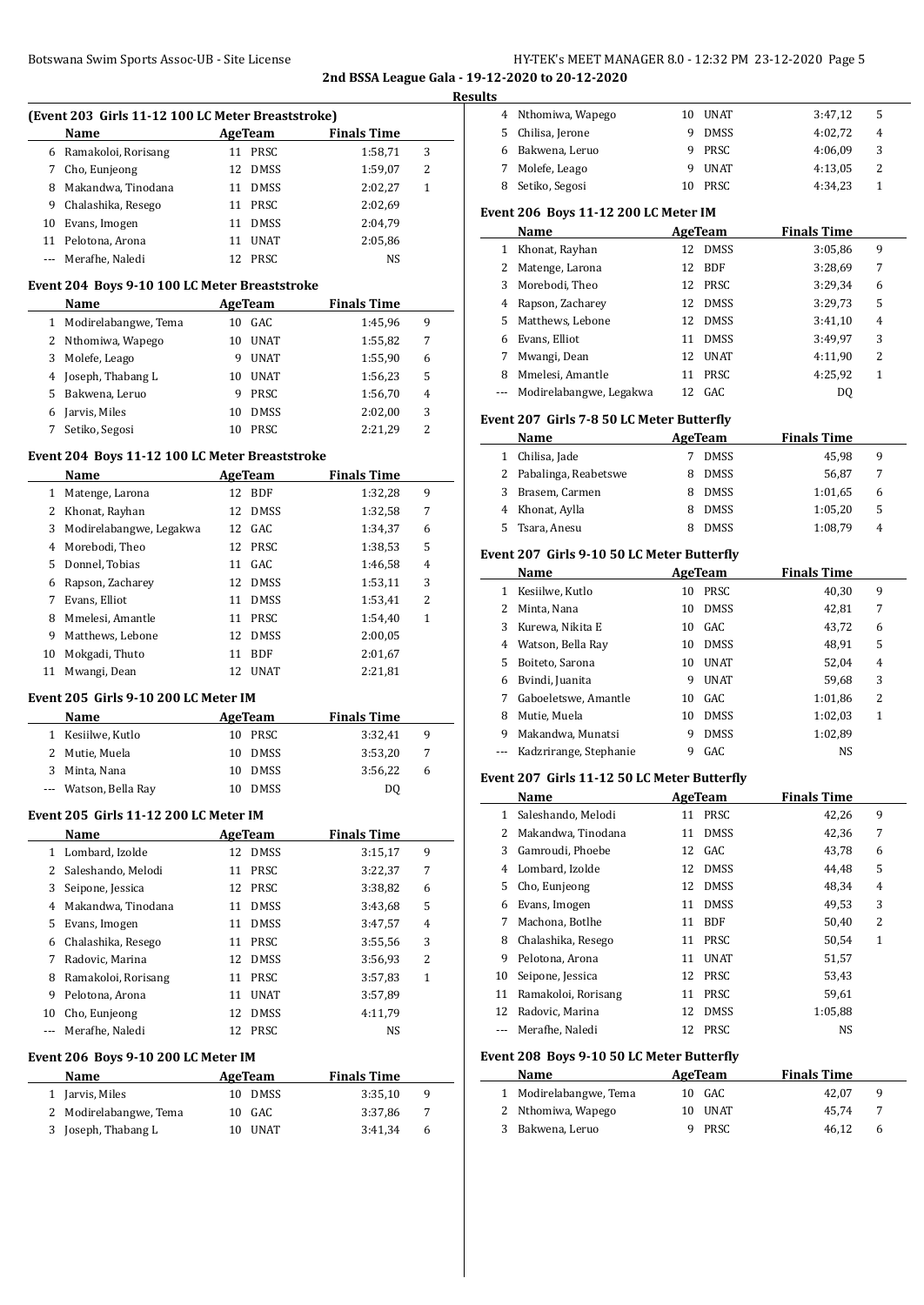# Botswana Swim Sports Assoc-UB - Site License **HY-TEK's MEET MANAGER 8.0 - 12:32 PM 23-12-2020** Page 6

**2nd BSSA League Gala - 19-12-2020 to 20-12-2020 Results**

 $\overline{a}$ 

 $\overline{\phantom{a}}$ 

# **(Event 208 Boys 9-10 50 LC Meter Butterfly)**

|   | $\mu$ . The same state of $\mu$ is the set of $\mu$ in the set of $\mu$ |    |             |                    |   |  |
|---|-------------------------------------------------------------------------|----|-------------|--------------------|---|--|
|   | <b>Name</b>                                                             |    | AgeTeam     | <b>Finals Time</b> |   |  |
|   | 4 Jarvis, Miles                                                         | 10 | DMSS        | 46,60              | 5 |  |
|   | 5 Joseph, Thabang L                                                     | 10 | UNAT        | 50,33              | 4 |  |
|   | 6 Chilisa, Jerone                                                       |    | <b>DMSS</b> | 52.52              | 3 |  |
|   | 7 Molefe, Leago                                                         |    | UNAT        | 1:00,29            | 2 |  |
| 8 | Setiko, Segosi                                                          | 10 | PRSC        | 1:03.95            |   |  |

# **Event 208 Boys 11-12 50 LC Meter Butterfly**

|    | Name                    |    | AgeTeam     | <b>Finals Time</b> |   |
|----|-------------------------|----|-------------|--------------------|---|
| 1  | Modirelabangwe, Legakwa |    | 12 GAC      | 36,88              | 9 |
|    | Rapson, Zacharey        | 12 | DMSS        | 41,33              | 7 |
| 3  | Khonat, Rayhan          |    | 12 DMSS     | 41.44              | 6 |
| 4  | Kadzirange, Tatenda     |    | 12 GAC      | 42,55              | 5 |
| 5. | Matthews, Lebone        | 12 | <b>DMSS</b> | 44.34              | 4 |
| 6  | Morebodi, Theo          |    | 12 PRSC     | 49,27              | 3 |
| 7  | Mwangi, Dean            | 12 | <b>UNAT</b> | 53,22              | 2 |
| 8  | Evans, Elliot           | 11 | <b>DMSS</b> | 54.51              | 1 |
| 9  | Mmelesi, Amantle        | 11 | <b>PRSC</b> | 55,97              |   |
| 10 | Mokgadi, Thuto          |    | <b>BDF</b>  | 1:04,52            |   |

# **Event 209 Girls 7-8 100 LC Meter Freestyle**

| <b>Name</b>            | AgeTeam     | <b>Finals Time</b> |   |  |
|------------------------|-------------|--------------------|---|--|
| 1 Tsara, Anesu         | <b>DMSS</b> | 1:46.30            | 9 |  |
| 2 Brasem, Carmen       | <b>DMSS</b> | 1:47.61            |   |  |
| 3 Pabalinga, Reabetswe | <b>DMSS</b> | 1:50,28            | 6 |  |
| 4 Khonat, Aylla        | <b>DMSS</b> | 1:52.62            | 5 |  |
| Chilisa, Jade          | <b>DMSS</b> | NS                 |   |  |

# **Event 209 Girls 9-10 100 LC Meter Freestyle**

|    | Name                   |    | AgeTeam     | <b>Finals Time</b> |   |  |
|----|------------------------|----|-------------|--------------------|---|--|
|    | Kesiilwe, Kutlo        | 10 | <b>PRSC</b> | 1:22,66            | 9 |  |
|    | Minta, Nana            | 10 | <b>DMSS</b> | 1:30,78            | 7 |  |
| 3  | Kurewa, Nikita E       | 10 | GAC         | 1:31,09            | 6 |  |
| 4  | Mutie, Muela           | 10 | <b>DMSS</b> | 1:33,58            | 5 |  |
| 5. | Onyadile, Tuduetso     | 10 | <b>DMSS</b> | 1:34,71            | 4 |  |
| 6  | Watson, Bella Ray      | 10 | <b>DMSS</b> | 1:34,83            | 3 |  |
| 7  | Myududu, Joy           | 10 | <b>PRSC</b> | 1:35,48            | 2 |  |
| 8  | Kadzrirange, Stephanie | 9  | GAC         | 1:35,91            | 1 |  |
| 9  | Morebodi, Maeva        | 9  | <b>PRSC</b> | 1:38,35            |   |  |
| 10 | Onyadile, Boipelo      | 10 | <b>DMSS</b> | 1:40,75            |   |  |
| 11 | Bvindi, Juanita        | 9  | UNAT        | 1:55.69            |   |  |

## **Event 209 Girls 11-12 100 LC Meter Freestyle**

|          | Name                                      |    | AgeTeam     | <b>Finals Time</b> |   |
|----------|-------------------------------------------|----|-------------|--------------------|---|
|          | Lombard, Izolde                           | 12 | <b>DMSS</b> | 1:19,08            | 9 |
|          | 2 Saleshando, Melodi                      | 11 | PRSC        | 1:19,89            | 7 |
| 3        | Evans, Imogen                             | 11 | <b>DMSS</b> | 1:24.96            | 6 |
| 4        | Kurtagic, Uma                             |    | 12 DMSS     | 1:25,40            | 5 |
| 5.       | Gamroudi, Phoebe                          |    | 12 GAC      | 1:25,75            | 4 |
| 6        | Seipone, Jessica                          |    | 12 PRSC     | 1:28,99            | 3 |
| 7        | Ramakoloi, Rorisang                       | 11 | PRSC        | 1:35,31            | 2 |
| 8        | Pelotona, Arona                           | 11 | <b>UNAT</b> | 1:38,52            | 1 |
| $\cdots$ | Merafhe, Naledi                           | 12 | PRSC        | <b>NS</b>          |   |
|          | Event 210 Boys 7-8 100 LC Meter Freestyle |    |             |                    |   |

# **Name Age Team Finals Time**  Ramakoloi, Teto 8 PRSC 1:38,33 9 2 Lombard, Quan Rene 8 DMSS 2:05,09 7

# **Event 210 Boys 9-10 100 LC Meter Freestyle**

|   | Name                 |    | AgeTeam     | <b>Finals Time</b> |   |
|---|----------------------|----|-------------|--------------------|---|
| 1 | Modirelabangwe, Tema | 10 | GAC.        | 1:22,88            | 9 |
| 2 | Joseph, Thabang L    | 10 | <b>UNAT</b> | 1:25,68            | 7 |
| 3 | Nthomiwa, Wapego     | 10 | <b>UNAT</b> | 1:28,91            | 6 |
| 4 | Jarvis, Miles        | 10 | <b>DMSS</b> | 1:31,38            | 5 |
| 5 | Chilisa, Jerone      | 9  | <b>DMSS</b> | 1:34,35            | 4 |
| 6 | Molefe, Leago        | q  | <b>UNAT</b> | 1:35,91            | 3 |
|   | Seetso, Kago         | q  | <b>BDF</b>  | 1:48.99            | 2 |

# **Event 210 Boys 11-12 100 LC Meter Freestyle**

|    | Name                    |    | AgeTeam     | <b>Finals Time</b> |                |
|----|-------------------------|----|-------------|--------------------|----------------|
|    | Khonat, Rayhan          | 12 | <b>DMSS</b> | 1:13,60            | 9              |
| 2. | Kadzirange, Tatenda     |    | 12 GAC      | 1:18,00            | 7              |
| 3  | Rapson, Zacharey        | 12 | <b>DMSS</b> | 1:18,15            | 6              |
| 4  | Matenge, Larona         | 12 | <b>BDF</b>  | 1:18,87            | 5              |
| 5. | Modirelabangwe, Legakwa | 12 | GAC.        | 1:19,17            | $\overline{4}$ |
| 6  | Popovic, Marko          | 12 | <b>DMSS</b> | 1:20,74            | 3              |
|    | Evans. Elliot           | 11 | <b>DMSS</b> | 1:29,40            | 2              |
| 8  | Mokgadi, Thuto          | 11 | <b>BDF</b>  | 1:36,35            | 1              |
| 9  | Mwangi, Dean            | 12 | <b>UNAT</b> | 1:36,51            |                |
| 10 | Tshitoeng, Arefa        | 12 | <b>PRSC</b> | 1:41.73            |                |

# **Event 211 Girls 7-8 50 LC Meter Backstroke**

|   | Name                 | AgeTeam |             | <b>Finals Time</b> |                |  |
|---|----------------------|---------|-------------|--------------------|----------------|--|
|   | Chilisa, Jade        |         | <b>DMSS</b> | 48.96              | 9              |  |
|   | Brasem, Carmen       | 8       | <b>DMSS</b> | 52,58              | 7              |  |
| 3 | Pabalinga, Reabetswe | 8       | <b>DMSS</b> | 54.00              | 6              |  |
|   | Khonat, Aylla        | 8       | <b>DMSS</b> | 55,65              | 5              |  |
|   | 5 Tsara, Anesu       | 8       | <b>DMSS</b> | 56,46              | $\overline{4}$ |  |
| 6 | Tshitoeng, Salama    |         | PRSC        | 1:07,13            | 3              |  |
|   | Sohoni, Ahaana       |         | <b>UNAT</b> | 1:07.77            | 2              |  |

# **Event 211 Girls 9-10 50 LC Meter Backstroke**

|    | <b>Name</b>            |    | AgeTeam     | <b>Finals Time</b> |   |  |
|----|------------------------|----|-------------|--------------------|---|--|
|    |                        |    |             |                    |   |  |
| 1  | Kesiilwe, Kutlo        | 10 | PRSC        | 46,53              | 9 |  |
| 2  | Onyadile, Tuduetso     | 10 | <b>DMSS</b> | 48.58              | 7 |  |
| 3  | Watson, Bella Ray      | 10 | <b>DMSS</b> | 49,05              | 6 |  |
| 4  | Minta, Nana            | 10 | <b>DMSS</b> | 49,52              | 5 |  |
| 5. | Kurewa, Nikita E       | 10 | GAC         | 49.59              | 4 |  |
| 6  | Morebodi, Maeva        | 9  | PRSC        | 50,11              | 3 |  |
| 7  | Onyadile, Boipelo      | 10 | <b>DMSS</b> | 50,87              | 2 |  |
| 8  | Kadzrirange, Stephanie | 9  | GAC         | 53.49              | 1 |  |
| 9  | Mutie, Muela           | 10 | <b>DMSS</b> | 53,54              |   |  |
| 10 | Bvindi, Juanita        | 9  | <b>UNAT</b> | 54.54              |   |  |
| 11 | Myududu, Joy           | 10 | PRSC        | 1:01,51            |   |  |

# **Event 211 Girls 11-12 50 LC Meter Backstroke**

|    | Name                |     | AgeTeam     | <b>Finals Time</b> |   |
|----|---------------------|-----|-------------|--------------------|---|
|    | Kurtagic, Uma       |     | 12 DMSS     | 40,73              | 9 |
|    | Saleshando, Melodi  | 11  | <b>PRSC</b> | 41,06              | 7 |
| 3  | Lombard, Izolde     |     | 12 DMSS     | 43,88              | 6 |
| 4  | Seipone, Jessica    |     | 12 PRSC     | 44,20              | 5 |
| 5. | Gamroudi, Phoebe    |     | 12 GAC      | 45.29              | 4 |
| 6  | Pelotona, Arona     | 11  | <b>UNAT</b> | 47.56              | 3 |
|    | Ramakoloi, Rorisang | 11  | PRSC        | 52,29              | 2 |
| 8  | Evans, Imogen       | 11  | <b>DMSS</b> | 52,41              | 1 |
|    | Merafhe, Naledi     | 12. | PRSC        | NS                 |   |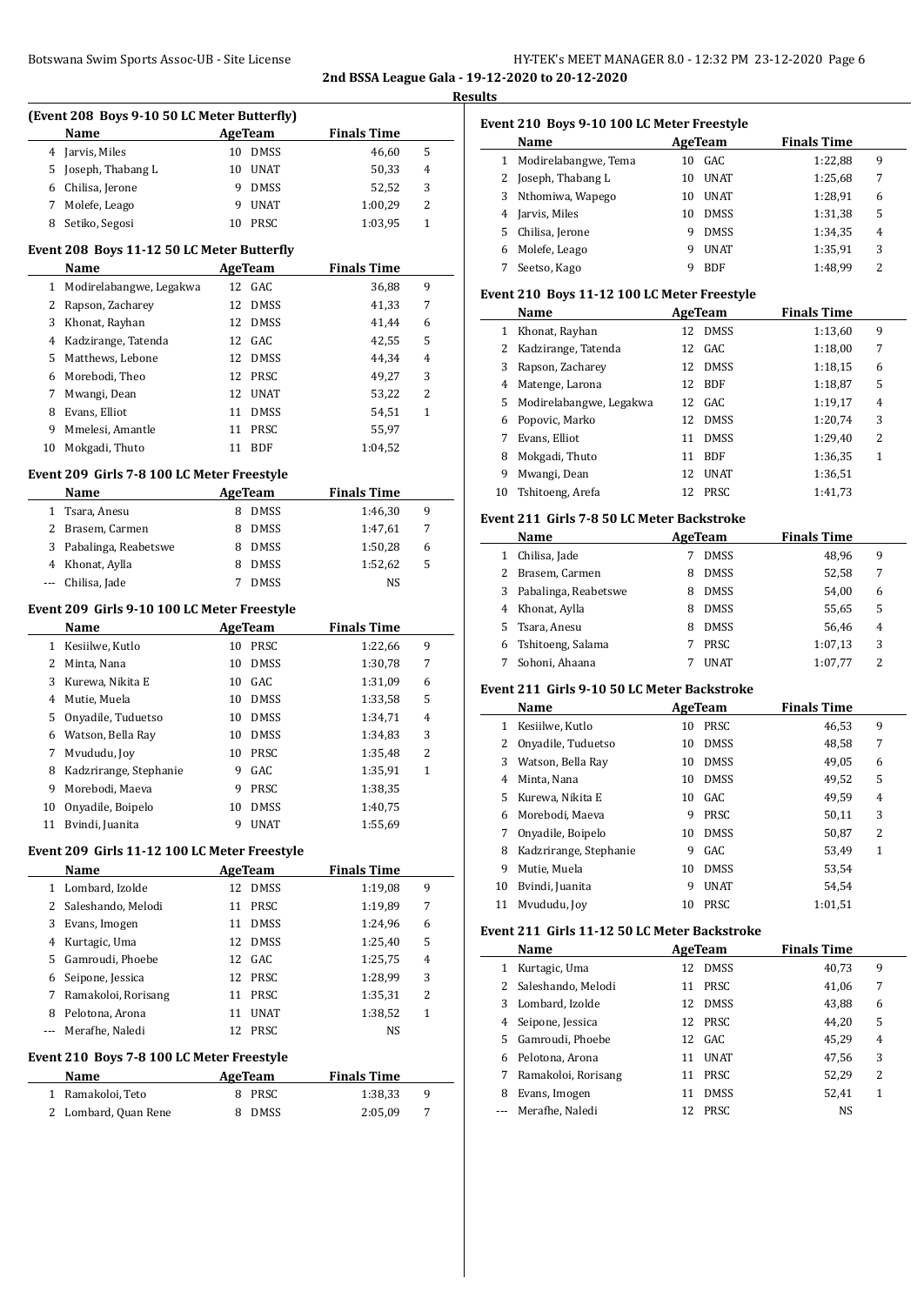# Botswana Swim Sports Assoc-UB - Site License **HY-TEK's MEET MANAGER 8.0 - 12:32 PM 23-12-2020** Page 7

**2nd BSSA League Gala - 19-12-2020 to 20-12-2020**

|                       | Name                                                       |                | <b>AgeTeam</b>     | <b>Finals Time</b> |        |
|-----------------------|------------------------------------------------------------|----------------|--------------------|--------------------|--------|
|                       | 1 Lombard, Quan Rene                                       |                | 8 DMSS             | 57,75              | 9      |
|                       | 2 Ramakoloi, Teto                                          |                | 8 PRSC             | 58,87              | 7      |
|                       | Event 212 Boys 9-10 50 LC Meter Backstroke                 |                |                    |                    |        |
|                       | Name                                                       | AgeTeam        |                    | <b>Finals Time</b> |        |
|                       | 1 Jarvis, Miles                                            |                | 10 DMSS            | 45,38              | 9      |
|                       | 2 Chilisa, Jerone                                          | 9              | <b>DMSS</b>        | 45,79              | 7      |
| 3                     | Nthomiwa, Wapego                                           |                | 10 UNAT            | 46,88              | 6      |
|                       | 4 Joseph, Thabang L                                        |                | 10 UNAT            | 47,68              | 5      |
|                       | 5 Molefe, Leago                                            |                | 9 UNAT             | 48,68              | 4      |
|                       | 6 Numada, Mahiro                                           |                | 9 GAC              | 49,91              | 3      |
| 7                     | Seetso, Kago                                               | 9              | BDF                | 55,54              | 2      |
|                       |                                                            |                |                    |                    |        |
|                       | Event 212 Boys 11-12 50 LC Meter Backstroke<br><b>Name</b> |                | AgeTeam            | <b>Finals Time</b> |        |
|                       | 1 Khonat, Rayhan                                           |                | 12 DMSS            | 37,88              | 9      |
|                       | 2 Popovic, Marko                                           |                | 12 DMSS            | 40,98              | 7      |
| 3                     | Donnel, Tobias                                             |                | 11 GAC             | 46,53              | 6      |
| 4                     | Rapson, Zacharey                                           |                | 12 DMSS            | 46,74              | 5      |
|                       | 5 Evans, Elliot                                            |                | 11 DMSS            | 48,87              | 4      |
|                       | 6 Mwangi, Dean                                             |                | 12 UNAT            | 51,07              | 3      |
| 7                     | Tshitoeng, Arefa                                           |                | 12 PRSC            | 52,53              | 2      |
|                       |                                                            |                |                    |                    |        |
|                       | Event 213 Girls 9-10 200 LC Meter Breaststroke             |                |                    |                    |        |
|                       | Name                                                       |                | AgeTeam            | <b>Finals Time</b> |        |
|                       | 1 Watson, Bella Ray<br>2 Kesiilwe, Kutlo                   |                | 10 DMSS<br>10 PRSC | 4:02,40            | 9<br>7 |
| 3                     | Onyadile, Tuduetso                                         |                | 10 DMSS            | 4:11,86            | 6      |
|                       |                                                            |                |                    | 4:34,52            |        |
|                       | 4 Mutie, Muela                                             |                | 10 DMSS            | 4:34,83            | 5<br>4 |
| $---$                 | 5 Onyadile, Boipelo<br>Minta, Nana                         |                | 10 DMSS<br>10 DMSS | 5:10,56<br>DQ      |        |
|                       |                                                            |                |                    |                    |        |
|                       | Event 213 Girls 11-12 200 LC Meter Breaststroke            |                |                    |                    |        |
|                       |                                                            |                |                    | <b>Finals Time</b> |        |
|                       | Name                                                       | <b>AgeTeam</b> |                    |                    |        |
|                       | 1 Lombard, Izolde                                          |                | 12 DMSS            | 3:35,92            | 9      |
|                       | 2 Saleshando, Melodi                                       |                | 11 PRSC            | 3:53,90            | 7      |
|                       | 3 Kurtagic, Uma                                            |                | 12 DMSS            | 4:01,37            | 6      |
| 4                     | Seipone, Jessica                                           |                | 12 PRSC            | 4:02,77            | 5      |
| 5                     | Ramakoloi, Rorisang                                        | 11             | PRSC               | 4:25,96            | 4      |
| 6                     | Pelotona, Arona                                            | 11             | <b>UNAT</b>        | 4:26,36            | 3      |
| 7                     | Evans, Imogen                                              | 11             | DMSS               | 4:32,92            | 2      |
| ---                   | Merafhe, Naledi                                            |                | 12 PRSC            | NS                 |        |
|                       | Event 214 Boys 9-10 200 LC Meter Breaststroke              |                |                    |                    |        |
|                       | Name                                                       |                | <b>AgeTeam</b>     | <b>Finals Time</b> |        |
|                       | 1 Joseph, Thabang L                                        |                | 10 UNAT            | 3:57,38            | 9      |
|                       | 2 Nthomiwa, Wapego                                         | 10             | UNAT               | 4:01,95            | 7      |
| 3                     | Molefe, Leago                                              | 9              | <b>UNAT</b>        | 4:08,05            | 6      |
| 4                     | Jarvis, Miles                                              | 10             | DMSS               | 4:30,06            | 5      |
|                       | Event 214 Boys 11-12 200 LC Meter Breaststroke             |                |                    |                    |        |
|                       | Name                                                       |                | <b>AgeTeam</b>     | <b>Finals Time</b> |        |
| $\mathbf{1}$          | Khonat, Rayhan                                             |                | 12 DMSS            | 3:25,20            | 9      |
| $\mathbf{2}^{\prime}$ | Matenge, Larona                                            | 12             | BDF                | 3:25,37            | 7      |
| 3                     | Donnel, Tobias                                             |                | 11 GAC             | 3:43,53            | 6      |
| 4                     | Evans, Elliot<br>Mokgadi, Thuto                            | 11             | DMSS               | 3:57,53            | 5      |

| ults     |                                             |          |                       |                             |                     |
|----------|---------------------------------------------|----------|-----------------------|-----------------------------|---------------------|
| 6        | Mwangi, Dean                                | 12       | <b>UNAT</b>           | 4:54,31                     | 3                   |
| ---      | Tshitoeng, Arefa                            | 12       | PRSC                  | DQ                          |                     |
|          | Event 215 Girls 7-8 50 LC Meter Freestyle   |          |                       |                             |                     |
|          | Name                                        |          | AgeTeam               | <b>Finals Time</b>          |                     |
| 1        | Chilisa, Jade                               | 7        | <b>DMSS</b>           | 43,79                       | 9                   |
|          | 2 Brasem, Carmen                            | 8        | DMSS                  | 45,98                       | 7                   |
|          | 3 Khonat, Aylla                             |          | 8 DMSS                | 47,99                       | 6                   |
|          | 4 Pabalinga, Reabetswe                      |          | 8 DMSS                | 48,41                       | 5                   |
| 5        | Tsara, Anesu                                |          | 8 DMSS                | 50,60                       | 4                   |
|          | 6 Sohoni, Ahaana                            |          | 7 UNAT                | 59,00                       | 3                   |
| 7        | Tshitoeng, Salama                           | 7        | PRSC                  | 1:08,24                     | 2                   |
|          |                                             |          |                       |                             |                     |
|          | Event 215 Girls 9-10 50 LC Meter Freestyle  |          |                       |                             |                     |
|          | Name                                        |          | <b>AgeTeam</b>        | <b>Finals Time</b>          |                     |
|          | 1 Kesiilwe, Kutlo                           | 10       | PRSC                  | 35,14                       | 9                   |
|          | 2 Kurewa, Nikita E                          | 10       | GAC                   | 37,80                       | 7                   |
|          | 3 Minta, Nana                               |          | 10 DMSS               | 39,22                       | 6                   |
|          | 4 Kadzrirange, Stephanie                    |          | 9 GAC                 | 40,63                       | 5                   |
|          | 5 Watson, Bella Ray                         |          | 10 DMSS               | 41,01                       | 4                   |
| 6        | Mutie, Muela                                |          | 10 DMSS               | 41,41                       | 3                   |
| 7        | Onyadile, Tuduetso                          |          | 10 DMSS               | 41,56                       | 2                   |
|          | 8 Mvududu, Joy                              |          | 10 PRSC               | 42,71                       | 1                   |
| 9        | Morebodi, Maeva                             |          | 9 PRSC                | 43,90                       |                     |
| 10       | Onyadile, Boipelo                           |          | 10 DMSS               | 44,94                       |                     |
| 11       | Bvindi, Juanita                             | 9        | UNAT                  | 50,40                       |                     |
|          | Event 215 Girls 11-12 50 LC Meter Freestyle |          |                       |                             |                     |
|          | Name                                        |          | <b>AgeTeam</b>        | <b>Finals Time</b>          |                     |
|          | 1 Saleshando, Melodi                        |          | 11 PRSC               | 34,64                       | 9                   |
|          | 2 Lombard, Izolde                           |          | <b>DMSS</b>           |                             |                     |
|          |                                             | 12       |                       |                             |                     |
|          |                                             |          |                       | 35,49                       | 7                   |
|          | 3 Gamroudi, Phoebe                          | 12       | GAC                   | 38,07                       | 6                   |
|          | 4 Evans, Imogen                             |          | 11 DMSS               | 38,10                       | 5<br>4              |
|          | 5 Kurtagic, Uma                             |          | 12 DMSS               | 38,56                       |                     |
|          | 6 Seipone, Jessica                          |          | 12 PRSC               | 39,29                       | 3                   |
|          | 7 Pelotona, Arona                           |          | 11 UNAT<br>PRSC       | 41,31                       | 2<br>1              |
| 8<br>--- | Ramakoloi, Rorisang                         | 11<br>12 |                       | 42,56                       |                     |
|          | Merafhe, Naledi                             |          | PRSC                  | NS                          |                     |
|          | Event 216 Boys 7-8 50 LC Meter Freestyle    |          |                       |                             |                     |
|          | Name                                        |          | <b>AgeTeam</b>        | <b>Finals Time</b>          |                     |
| 1        | Ramakoloi, Teto                             | 8        | PRSC                  | 42,30                       | 9                   |
| 2        | Lombard, Quan Rene                          | 8        | DMSS                  | 55,80                       | 7                   |
|          | Event 216 Boys 9-10 50 LC Meter Freestyle   |          |                       |                             |                     |
|          | Name                                        |          |                       |                             |                     |
| 1        | Modirelabangwe, Tema                        | 10       | <b>AgeTeam</b><br>GAC | <b>Finals Time</b><br>34,79 | 9                   |
| 2        |                                             |          |                       |                             | 7                   |
|          | Joseph, Thabang L                           | 10       | <b>UNAT</b>           | 38,17                       |                     |
| 3        | Nthomiwa, Wapego                            | 10<br>9  | <b>UNAT</b>           | 39,22                       | 6                   |
| 4<br>5   | Chilisa, Jerone                             | 9        | DMSS                  | 40,09                       | 5                   |
|          | Numada, Mahiro                              |          | GAC                   | 40,36                       | 4                   |
| 6<br>7   | Jarvis, Miles<br>Molefe, Leago              | 10<br>9  | DMSS<br><b>UNAT</b>   | 40,91<br>41,87              | 3<br>$\overline{c}$ |

# **Event 216 Boys 11-12 50 LC Meter Freestyle**

| Name                      | AgeTeam | <b>Finals Time</b> |       |   |
|---------------------------|---------|--------------------|-------|---|
| 1 Modirelabangwe, Legakwa | 12 GAC  |                    | 32.04 | 9 |
| 2 Khonat, Rayhan          | 12 DMSS |                    | 32.49 |   |
| 3 Matenge, Larona         | 12 BDF  |                    | 32.94 | 6 |